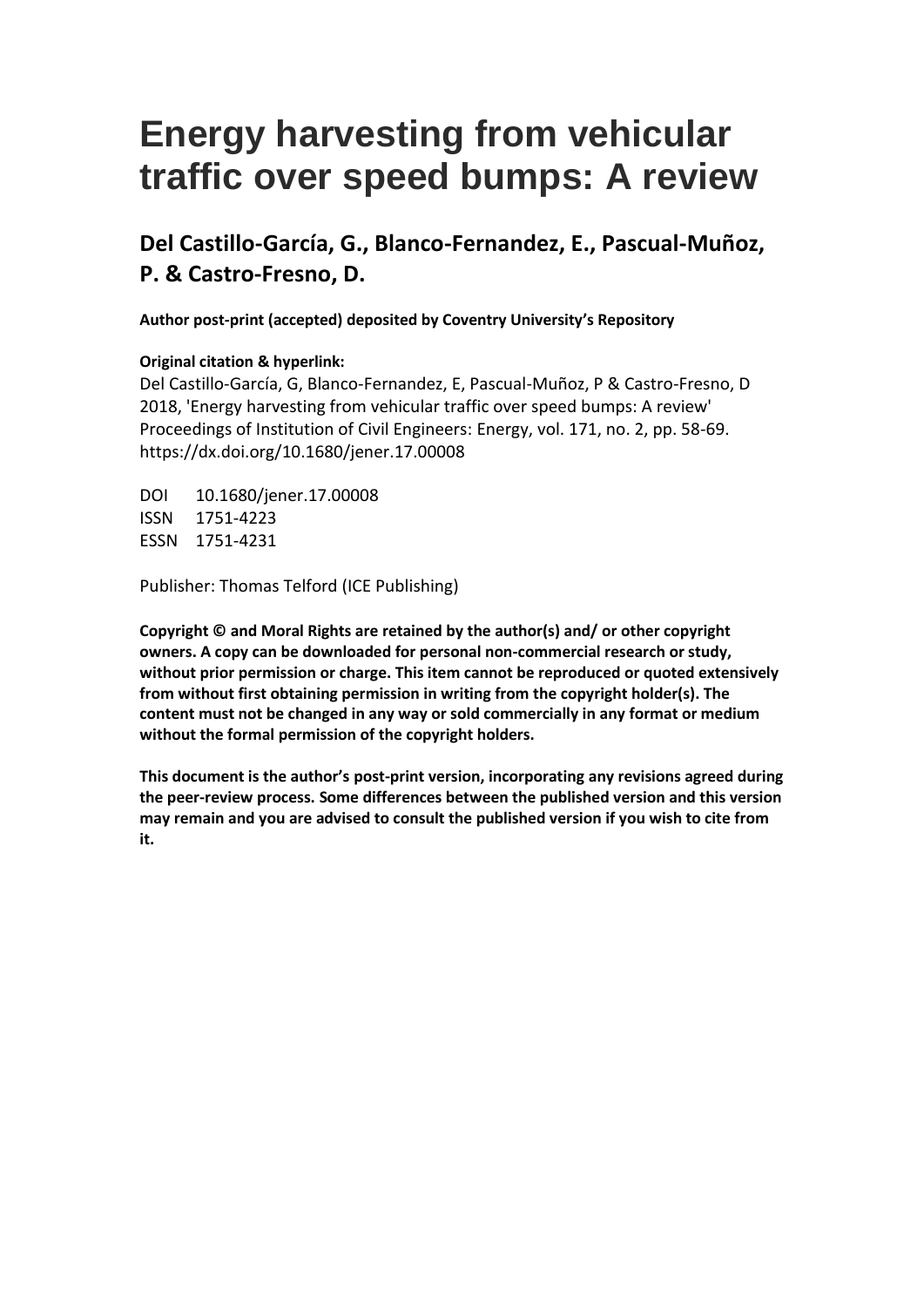# **Energy harvesting from vehicular traffic over speed bumps: A review**

### **ABSTRACT**

 Energy used by vehicles to slow down in areas of limited speed is wasted. A Traffic Energy Harvesting Device (TEHD) is capable of harvesting vehicle energy when passing over a speed bump. This paper presents a classification of the different technologies used in existing TEHDs. Moreover, an estimation of the energy that could be harvested with the different technologies and their cost has been elaborated. The energy recovered with these devices could be used for marking and lighting of roads in urban areas, making transportation infrastructures more sustainable and environmentally friendly.

**Keywords**: Energy harvesting, speed bump, sustainable roads, traffic speed control.

### **1. INTRODUCTION**

 A speed control system (SCS) is a device used to slow down vehicles in certain stretches of roads. The first known SCS was placed in New Jersey in 1906 (Clement 1983). The dimensions of these devices are highly variable and can range from 5 to 15 centimeters high or even more. Similarly, the length can vary from a few centimeters to several meters. Systems around one meter or less in length are usually called "Speed Bumps", while those which are longer than a meter are called "Speed Humps" or "Speed Tables" if their upper part is flat. In 1975, the "Transport and Road Research Board" in the United Kingdom determined that the ideal design for these devices corresponds to a parabolic shape of 3.6 meters long and 10 centimeters high (Fig. 1) (Ansari Ardeh et al. 2008).



 In the United States, the design guidelines developed by the Institute of Transportation Engineers suggest that the parabolic shape of 3.6 meters in length and 7.5 to 10 centimeters in height should be used as reference (ITE 1997). For the flat topped designs they recommend ramps of 1.83 meters long and 3.05 meters in length for the flat part (Bahar 2007). Other designs have been commonly used, such as the one which was installed for the first time at Seminole County in Florida State (Fig. 2). This design is flat in its upper part with a length of 6.6 meters and a height of 10 centimeters, with curved ramps of 1.8 meters in length (Ewing 1999).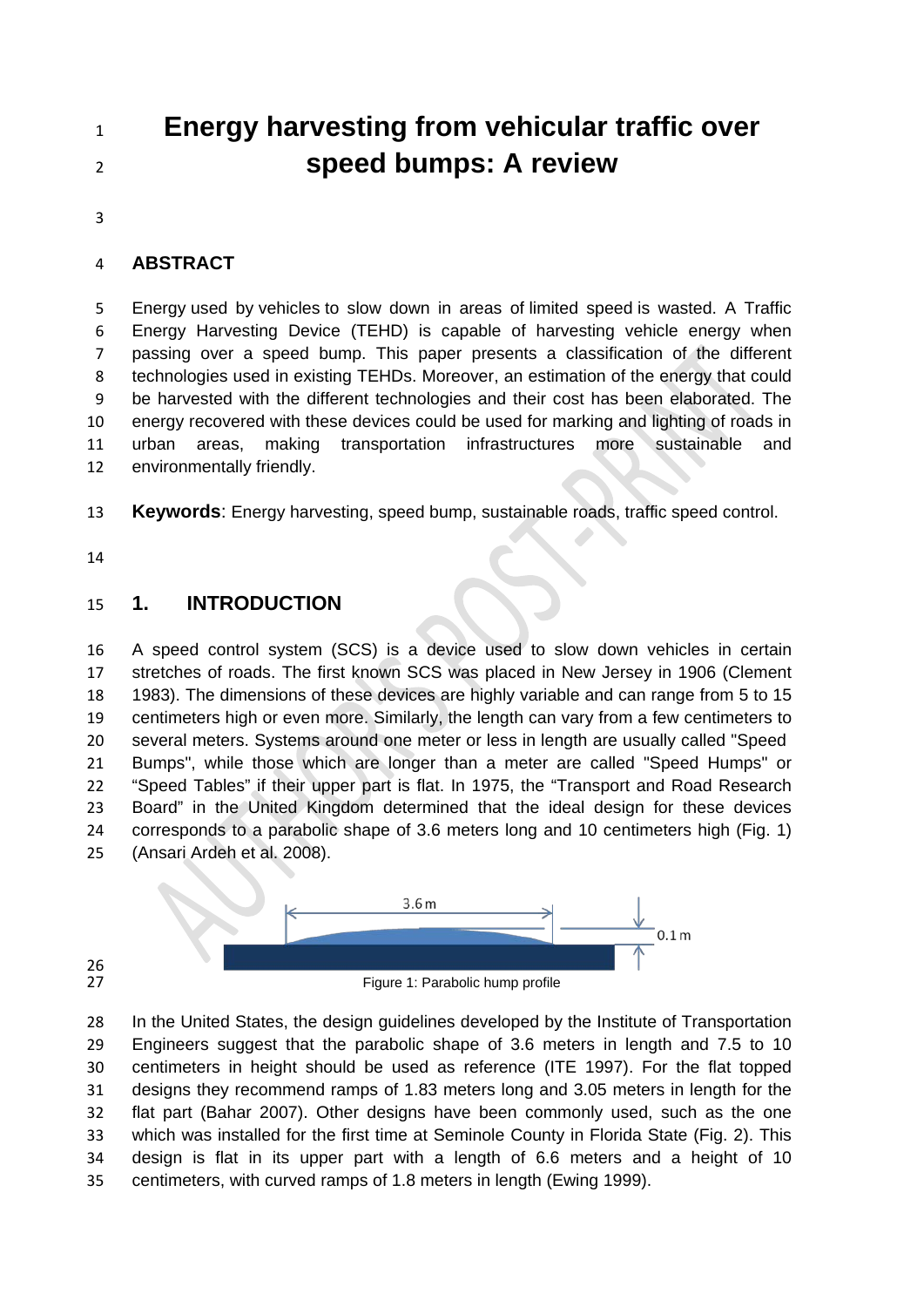

 Although the geometry of speed bumps and speed humps has been standardized in many countries, those standards vary greatly from ones to the others. For instance, in Spain this was not standardized until 2008 (Moreno et al. 2011). The Spanish standard distinguishes two sorts of SCSs: Speed Reducers, used to maintain a reduced circulation speed in certain stretches of roads, and Transversal Warning Bands, used to warn drivers of the need for some preventive action, such as reducing speed. There are two different design shapes in the Spanish standards for speed humps: trapezoidally-shaped ones of 4 meters in length in the upper part, ramps between 1 and 2.5 meters long and 10 centimeters in height (Fig. 3); and circularly-shaped of 4 meters in length and 6 centimeters in height (Ministerio de Fomento 2008), these are also named "humpback" due to their shape being very similar to the designs initially established as ideal in the UK and the US.



50<br>51

Figure 3: Trapezoidal hump profile

 In recent years the use of smaller-sized SCSs has increased. Although SCSs are very effective in reducing vehicle speeds and significantly decreasing the number of crashes, there are some drawbacks, such as the front wheels taking off when the vehicle drives at excessive speed, unpleasant vibrations for passengers at speeds below the limit, failure to transmit strong vibrations when vehicles pass at an inadequate speed, forcing all the drivers to slow down, and inconvenience created to emergency vehicles such as ambulances and fire trucks (Ansari Ardeh et al. 2008; Khorshid et al. 2007).

 In order to enhance all these aspects, in recent years several research works have been carried out worldwide to optimize the design of SCSs, relating the different variables involved in the design of these systems: speed, height, length, radius of curvature and vertical acceleration experienced by the vehicle and passengers at the time of contact (Başlamişli & Ünlüsoy 2009). This has led to the establishment of a general design criteria for SCSs; nevertheless, there are still many different designs and rules depending on country or local authorities (Weber & Braaksma 2000).

 From the point of view of traffic energy harvesting, the SCS typology that suits better with a TEHD is a speed bump. Speed humps are too large for this purpose and the required device would present problems due to its dimensions, weight and complexity.

 This document presents the state of the art of the energy harvesting from vehicular traffic over a speed bump. This process should try to take advantage of the vehicles'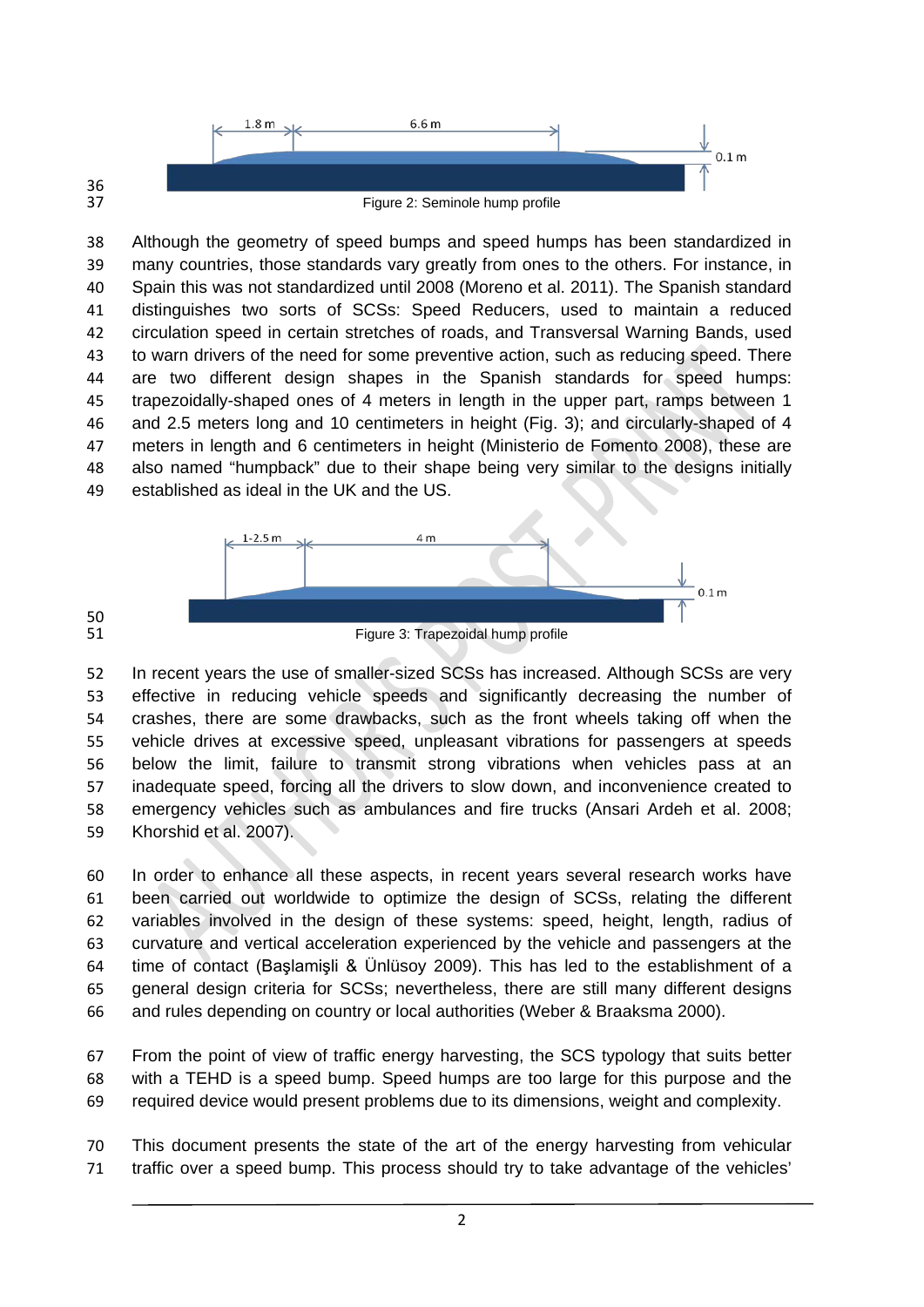energy when passing over SCSs in the limited speed areas, and use it for lighting and marking of those roads. It should also take into account the comfort and safety standards for the vehicles and passengers, as well as avoiding the increase in the power consumption of the vehicle.

### **2. ENERGY HARVESTING TECHNOLOGIES CLASSIFICATION**

 A traffic energy harvesting device (TEHD) is capable of transforming the motion and pressure generated by a passing vehicle into useful energy. There are different technologies capable of harvesting energy from vehicles passing over a speed bump. These technologies differ in the way of harvesting energy and its conduction, since all of them use an electromagnetic generator except piezoelectric devices.

 The proposed classification of existing devices is based on these different energy harvesting technologies, and how they are used to transform energy from vehicles into useful electric energy. Around one hundred different patents and other intellectual properties have been consulted. There are many similar devices that only differ in some details, accordingly only the most representative have been selected for this classification due to its characteristics, date of publication or importance.

### **2.1. HYDRAULIC TEHDs**

 An elemental hydraulic TEHD comprises a piston, cylinder, pipes and a hydraulic turbine. They are based on Bernoulli´s principle, the compressed fluid inside the piston goes into the external pipes decreasing its pressure but increasing its velocity, due to a cross-section reduction. A hydraulic turbine transforms the fluid speed into mechanical energy and then into electricity (Fig. 4) (Esteban et al. 2006).



 Figure 4: Hydraulic TEHD working scheme. Main components: (1) Hydraulic turbine, (2) Cylinder, (3) Piston, (4) Accumulator, (5) Reservoir, (6) Damper and (7) Ramp.

| 98 | Table 1: Patents of hydraulic TEHDs |
|----|-------------------------------------|
|    |                                     |

| $-$ 0.0 $-$ 0.10 $-$ 0.1 $-$ 0.1 $-$ 0.1 $-$ 0.1 $-$ 0.1 $-$ 0.1 $-$ 0.1 $-$ 0.1 $-$ 0.1 $-$ 0.1 $-$ 0.1 $-$ 0.1 $-$ 0.1 $-$ 0.1 $-$ 0.1 $-$ 0.1 $-$ 0.1 $-$ 0.1 $-$ 0.1 $-$ 0.1 $-$ 0.1 $-$ 0.1 $-$ 0.1 $-$ 0.1 $-$ 0.1 $-$ |                           |                        |
|------------------------------------------------------------------------------------------------------------------------------------------------------------------------------------------------------------------------------|---------------------------|------------------------|
| Title                                                                                                                                                                                                                        | <b>Publication number</b> | Author(s) <sup>a</sup> |
| Method and apparatus utilizing the weight of moving traffic to<br>produce useful work                                                                                                                                        | US4339920 (A)             | Le Van (1982)          |
| Road speed limiting device                                                                                                                                                                                                   | AU712078 (B2)             | Follman (2000)         |
| Electrical energy producing platform and method of use                                                                                                                                                                       | US6172426 (B1)            | Galich (2001)          |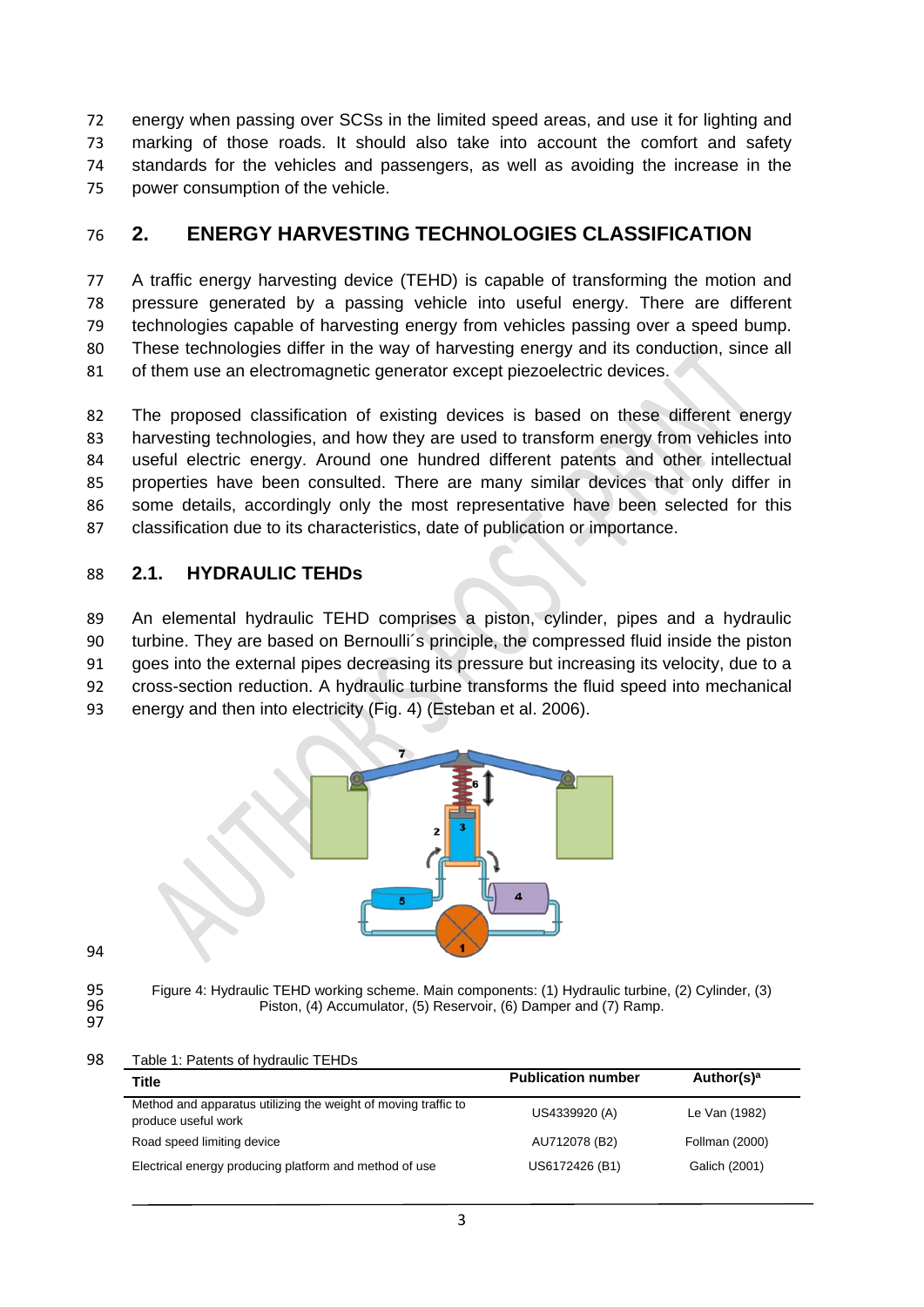| Hydraulic roadbed electricity generating apparatus and method                                                                                                                                                                         | WO2007013998 (A3)                | Adair (2007)                        |
|---------------------------------------------------------------------------------------------------------------------------------------------------------------------------------------------------------------------------------------|----------------------------------|-------------------------------------|
| Vehicular hump for electric energy production                                                                                                                                                                                         | WO2009037559 (A3)                | Callegari (2009)                    |
| Traffic actuated electrical generator apparatus                                                                                                                                                                                       | US7629698 (B2)                   | Horianopoulos (2008)                |
| Adaptive vehicle energy harvesting                                                                                                                                                                                                    | US2010198412 (A1)                | Hendrickson (2010)                  |
| Driving an electricity generator using the kinetic, gravitational or<br>air pressure forces present in the flow of vehicular or pedestrian<br>traffic or sea waves<br>Hydraulic electromagnetic generation device for collecting idle | GB2461860 (A)<br>CN102536691 (B) | Dunn (2010)<br>Guogin et al. (2012) |
| kinetic energy of vehicles                                                                                                                                                                                                            |                                  |                                     |
| Speed bump capable of electricity generation                                                                                                                                                                                          | KR101256817 (B1)                 | Cho et al. (2012)                   |
| Apparatus for generating electric power using hydraulic including<br>speed bump                                                                                                                                                       | KR101236343 (B1)                 | Kim Jang et al. (2013)              |
| Water-power flexible speed bump                                                                                                                                                                                                       | CN203229881 (U)                  | Ren et al. (2013)                   |

99 <sup>a</sup> Patents' references

 In the TEHD designed by Le Van (1982), when a vehicle passes over the device, it exerts pressure on a chamber filled with incompressible fluid. This chamber is connected to a circuit with unidirectional control valves to drive the fluid into a motor. Follman (2000) presents two possible configurations, in both cases the passage of the vehicle over the ramp compresses a piston that pushes the fluid from inside the cylinder to a storage system. The cylinder has input and output valves to control the fluid flow during the compression and expansion stage. A generator connected to the storage system provides electricity to the network.

 The idea of Galich (2001) is a compressible bed filled with incompressible fluid placed under the road surface. This fluid is pushed by the vehicles weight into a circulation system where fluid energy is transformed into mechanic energy and through a 111 generator into electricity.

 Adair (2007) proposes a TEHD with a movable plate that descends over a piston, pushing the incompressible fluid from the cylinder into an electric generator. There are two recovery systems for the piston: in the first, a spring connected to the plate returns the piston to its original position, and in the second, an expansion tank placed between the cylinder and the generator drives the fluid to the cylinder, pushing the piston to its original position. The TEHD designed by Callegari (2009) comprises a pyramidally- shaped movable cover that compresses some oleo dynamic cylinders filled with hydraulic fluid or oil. The fluid is pumped into an oleo dynamic motor connected to a current generator.

 Horianopoulos (2008) proposes a system with a low-pressure fluid reservoir, a high- pressure fluid accumulator and at least one recovery device placed under the road surface. When traffic passes over, the device pumps the fluid from the reservoir to the accumulator. The high-pressure fluid can be used later to supply an electric generator. The cover shape can be cylindrical or trapezoidal. The system designed by Hendrickson (2010) is made up of four units: in the first, there is a control device to measure the speed and weight of the vehicle; the second unit calculates an acceleration or deceleration range using the speed measured; the third unit compares the measurements and the forth unit adjusts the system reaction as a function of the results from the third unit. These units adjust the resistance offered to the vehicle passage, making the system more efficient. Energy is harvested with a flexible device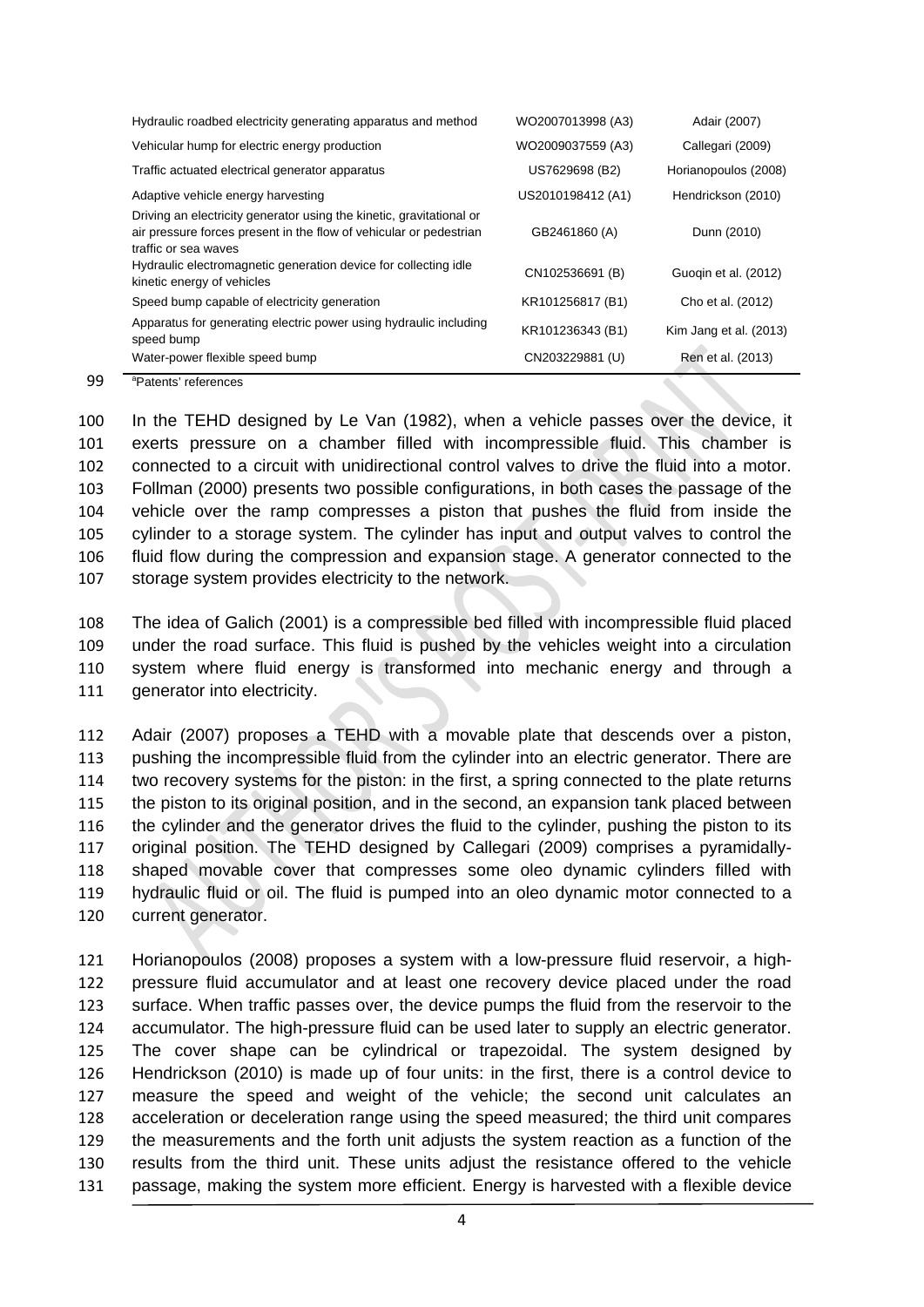full of fluid. When a vehicle passes over it, the fluid is pushed into a hydraulic motor to generate electricity.

 KinergyPower Corporation (2012) presents several devices for energy harvesting from vehicles and pedestrians. The cover of the systems is made up of many small plates. When a vehicle passes over, these compress the pistons placed underneath each plate. At the same time each of these pistons push the fluid into a system where it is stored in accumulators filled with gas and fluid. These accumulators allow the system to store the fluid and supply it to the generator later. The fluid used by the generator is returned to a tank at atmospheric pressure, ready to be used in the pistons again. The dimensions and shape of the system vary with the type of traffic. The KinerBump for light traffic is trapezoidally-shaped, of 8 meters in length and 9 centimeters in height (KinergyPower 2012).

### **2.2. PNEUMATIC TEHDs**

 The working principle of a pneumatic TEHD is similar to a hydraulic one but with gas or air instead of incompressible fluid. It is obvious that if the gas or air is introduced under atmospheric conditions in the piston, all the compressive force would be used to compress the air and the efficiency of the process would be really low. Hence it is necessary to compress the gas or air beforehand, which implies the need to use a compressor (Fig. 5) (Croser & Ebel 2000).



- 
- Figure 5: Pneumatic TEHD working scheme. Main components: (1) Generator, (2) Cylinder, (3) Piston, (4) Accumulator, (5) Compressor, (6) Damper and (7) Ramp.

| 154 | Table 2: Patents of pneumatic TEHDs                            |                           |                        |  |  |  |
|-----|----------------------------------------------------------------|---------------------------|------------------------|--|--|--|
|     | Title                                                          | <b>Publication number</b> | Author(s) <sup>a</sup> |  |  |  |
|     | Apparatus for compressing gas in response to vehicular traffic | US4081224 (A)             | Krupp (1978)           |  |  |  |
|     | Vehicle-actuated air compressor and system therefor            | US4173431 (A)             | Smith (1979)           |  |  |  |
|     | Traffic-operated air-powered generating system                 | US4212598 (A)             | Roche & Banks (1980)   |  |  |  |
|     | Power generation device of speed reducing plate for vehicle    | CN102588234 (A)           | Xuchen (2012)          |  |  |  |
|     | Electric generator using speed bump                            | KR101258233 (B1)          | Kim Jae (2012)         |  |  |  |
|     |                                                                |                           |                        |  |  |  |

155 <sup>a</sup> Patents' references

 Krupp (1978) presents a TEHD with a set of small bumps along a stretch of the road. A chamber filled with gas is placed underneath each bump. The upper wall of the chamber is flexible to facilitate gas compression due to the vehicle weight. All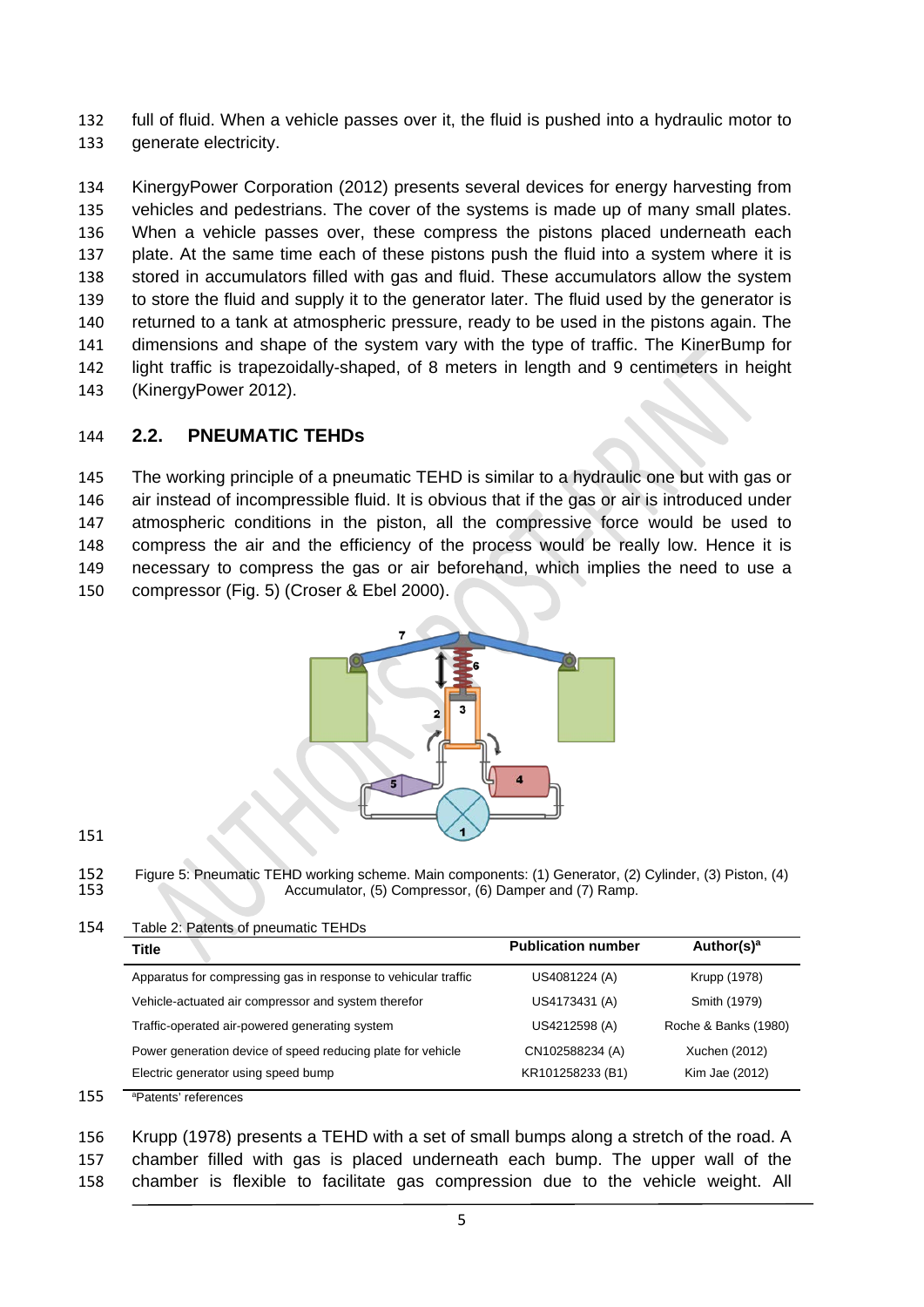chambers are connected in series in order to push the gas from one chamber to the next which is at a higher pressure. The last chambers of the set have a smaller flexible area to increase the pressure exerted by vehicle weight. This highly pressurized air can be used to generate electricity through a turbine. Smith (1979) proposes a TEHD with a small bump in the road surface that compresses a piston when the vehicle passes over it. The device returns to its original position using two springs on the two sides of the cylinder where the air is compressed. The piston comprises input and output valves to allow the entrance of air during the piston elevation and the expulsion in the descent. There is an air pressurized accumulator between cylinders and the generator.

 Another TEHD is proposed by Roche & Banks (1980). The cover is a hinged panel that descends and compresses an air pump. There are two different pumps for this purpose, compressible cylinders placed across the road surface or a piston with a cylinder. Control valves are included to avoid air leaks. An air compressor supplies the air to the cylinders at a suitable pressure, avoiding energy losses in the compression process. The air drives a turbine that provides rotation energy to a generator.

### **2.3. MECHANICAL TEHDs**

 The basic principle of this sort of harvesters is to transform mechanic force into electricity using a mechanism. There are many different designs; the most commonly used are mainly made up of connection rods, crankshaft and gears to maximize the rotational speed inside the generator (Fig. 6) (Saneifard et al. 2009).



- 180 Figure 6: Mechanical TEHD working scheme. Main components: (1) Gears, (2) Connecting rod, (3) Rotor, 181 (4) Stator. (5) Damper and (6) Hinged platform.  $(4)$  Stator,  $(5)$  Damper and  $(6)$  Hinged platform.
- Table 3: Patents of mechanical TEHDs

| <b>Title</b>                                                                               | <b>Publication number</b> | Author(s) <sup>a</sup> |
|--------------------------------------------------------------------------------------------|---------------------------|------------------------|
| Vehicle actuated, roadway electrical generator                                             | US4614875 (A)             | McGee (1986)           |
| Energy generation system and method                                                        | AU2003256053 (A1)         | Alperon (2004)         |
| Road deceleration strip generating set                                                     | CN101285455 (B)           | Kun et al. (2008)      |
| System and method for electrical power generation utilizing<br>vehicle traffic on roadways | US2011148121 (A1)         | <b>Kenney (2009)</b>   |
| Vehicular movement electricity converter embedded within a<br>road bump                    | WO2008035348 (A3)         | Chen (2010)            |
| Highway speed bump energy power generating device                                          | CN201448203 (U)           | Kunyi (2010)           |
| Road way new energy                                                                        | KR20100052583 (A)         | Hwangbo (2010)         |
| Generator by rack and pinion gear                                                          | KR20110079798 (A)         | Kim Weon (2011)        |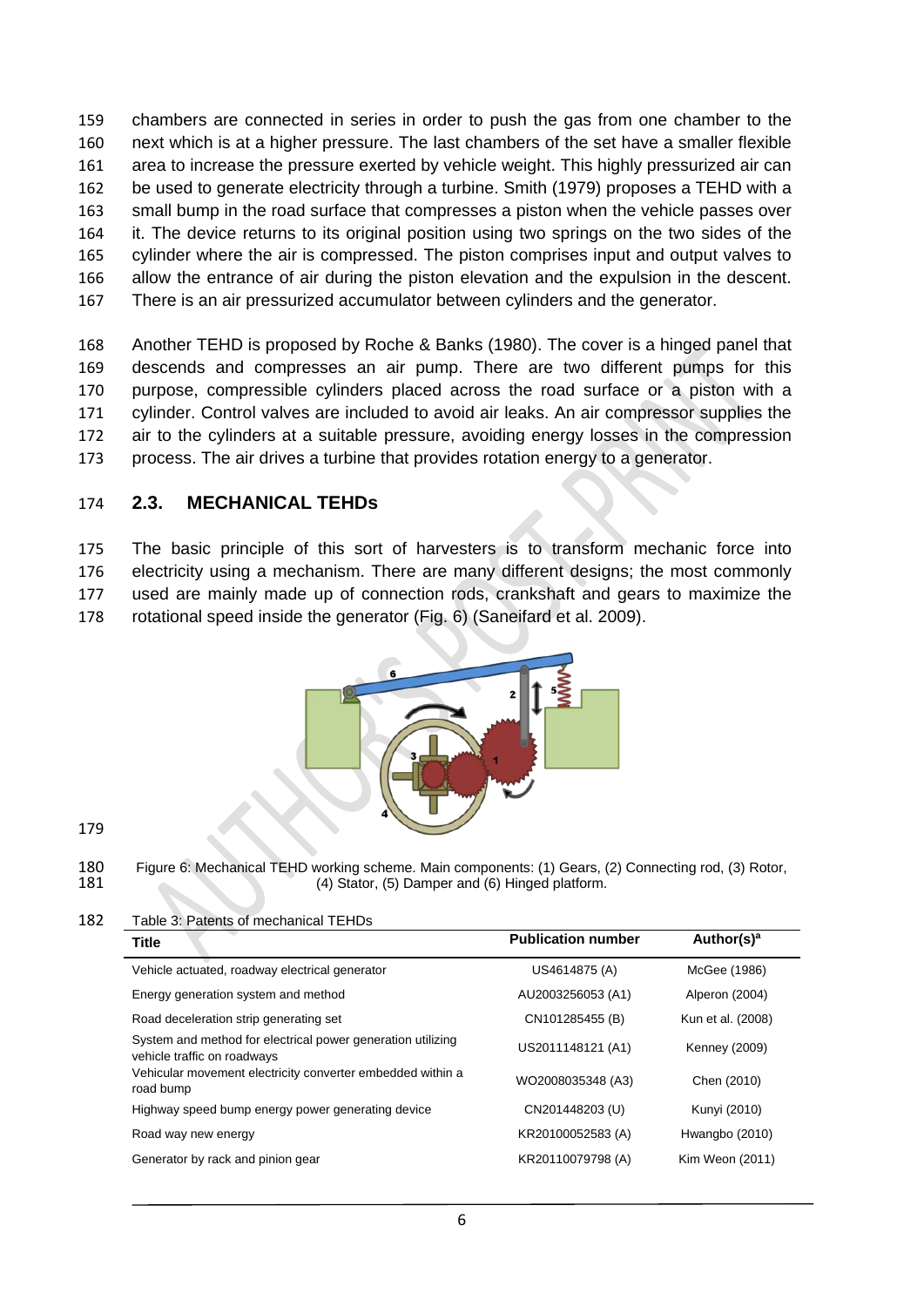| Self-energy generating road speed bump that distinguish is<br>practicable night | KR20120004062 (U) | Park (2012)        |
|---------------------------------------------------------------------------------|-------------------|--------------------|
| Self-generator of speed hump                                                    | KR101345562 (B1)  | King Nag (2013)    |
| Vibration generating set and road speed bump with same                          | CN103696918 (A)   | Wang et al. (2014) |
| Vertically movable electricity generating device for road speed<br>bump         | CN203584698 (U)   | Ma & Yan (2014)    |

#### 183 <sup>a</sup>Patents' references

 McGee (1986) proposes a TEHD with a pyramid-shaped cover, which when the vehicle passes over the device, depresses the vertex and activates different gears, transforming the descent of the cover into rotational movement. In the TEHD designed by Alperon (2004) a cylinder partially embedded in the road surface rotates when a vehicle passes over it. This rotation activates a gear system and maximizes the rotation speed in the generator.

 Kenney (2009) uses two movable plates assembled with a rocker arm, when the vehicle passes over the first plate it descends and moves the rocker arm. In the same way the second plate returns the rocker arm to its initial position. A generator uses this swinging movement to produce electricity. Another similar TEHD is proposed by Chen (2010). In this device, a semi flexible cover protects the rest of the components. When the vehicle passes over the cover, it depresses a wing and engages a clutch transferring the rotational motion through a flywheel to the rotor of the generator.

 Saneifard et al. (2009) presented the experimental results obtained with the device fabricated by their team in the Journal of Engineering Technology. In the device´s upper part there is a movable road plate. There is a damping system to return the plate 200 to its original position. When the vehicle passes over the plate, connecting rods transfer 201 this movement to the crankshaft and this to the gears. Finally the rotation reaches the generator, where it is transformed into electrical energy.

 Another TEHD is the Electro Kinetic Road Ramp, presented on its website by Highway Energy Systems Ltd (2011). The generation system is comprised of connecting rods, crankshaft, flywheel, gears, generator and a storage system. On the surface there are three assembled road plates that move like a wave when the vehicle passes over them. Tests performed with this ramp were satisfactory and it was placed in some outer London areas in 2009 (Highway Energy Systems 2011).

### **2.4. ELECTROMAGNETIC TEHDs**

 The electromotive force induced in a circuit is proportional to the variation of the magnetic field flux with time in that circuit. There are two main types of electromagnetic generator, linear and rotational. Most generators used today are based on rotation and are used in numerous applications, from large-scale power generation to small applications for recharging batteries (Harb 2011; Mitcheson et al. 2008). Figure 7 shows a model of a generic electromagnetic TEHD.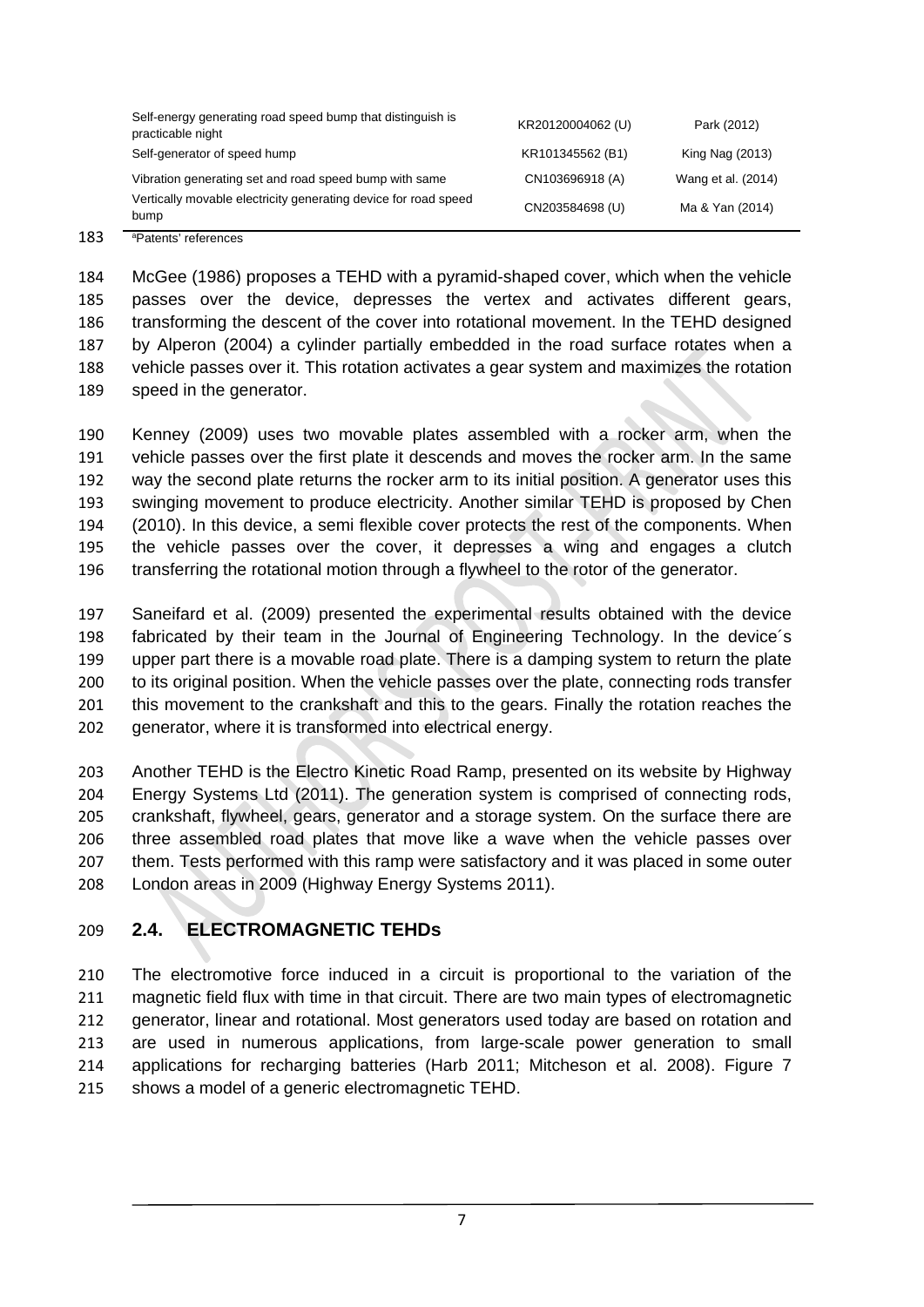

#### 216

#### 217 Figure 7: Electromagnetic TEHD working scheme. Main components: (1) Magnet, (2) Coil, (3) Connecting rods, (4) Movable cover, (5) Damper and (6) Circuit.

#### 219 Table 4: Patents of electromagnetic TEHDs

| Title                                                                                                                                            | <b>Publication</b><br>number | Author(s) <sup>a</sup>  |
|--------------------------------------------------------------------------------------------------------------------------------------------------|------------------------------|-------------------------|
| Vehicle-actuated road imbedded magneto generator                                                                                                 | US7102244 (B2)               | Hunter (2006)           |
| Electro-gravity plates for generating electricity from passage of<br>vehicles over the plates                                                    | US7589428 (B2)               | Ghassemi (2008)         |
| System and method for generating electricity from automobile<br>traffic                                                                          | US2009173589 (A1)            | Nejmeh (2009)           |
| Electric power generating apparatus by using the impact energy<br>of road bump on the road                                                       | KR20110017142 (A)            | You et al. (2011)       |
| Electricity generation and storage device for road speed bump                                                                                    | CN201466944 (U)              | Yuansheng et al. (2012) |
| Pavement motive power generation device                                                                                                          | CN202250645 (U)              | Yunhua & Daliang (2012) |
| Electric power generating speed bump                                                                                                             | US2013193692 (A1)            | Dimitriev (2013)        |
| System for converting potential or kinetic energy of a body<br>weighing upon or travelling over a support or transit plane into<br>useful energy | US8901759 (B2)               | Pirisi (2014)           |

220 <sup>a P</sup>atents' references

 The TEHD designed by Hunter (2006) proposes a series of transverse bands embedded in the pavement with magnets inside them. When the vehicle passes over the bands, it depresses the solenoids and induces electric current in them. The device returns to its original position due to a spring placed in the bottom part of the mechanism. Ghassemi (2008) proposes a similar TEHD. When the platform descends, the magnet passes through a solenoid and induces an electric current. On both sides two cushions are adjusted ensuring the rebound and return of the platform to its 228 original position for the next vehicle.

 Nejmeh (2009) proposes electricity generation taking advantage of the existing metals inside the vehicles. The TEHD is composed of cylindrical devices with a fixed stator in the inner part where the windings are located, and a movable rotor with magnets in the external part. The external perimeter of the rotor is slightly underneath the road surface. In this way, when vehicles pass over the devices, a magnetic force will appear between the metal components of the vehicles and the magnets of the rotor, generating a movable magnetic field that induces a current in the stator windings.

236 The design of You et al. (2011) has a circular cover in its upper part connected to a 237 spring that absorbs the vehicle weight and returns the cover to its initial position. At the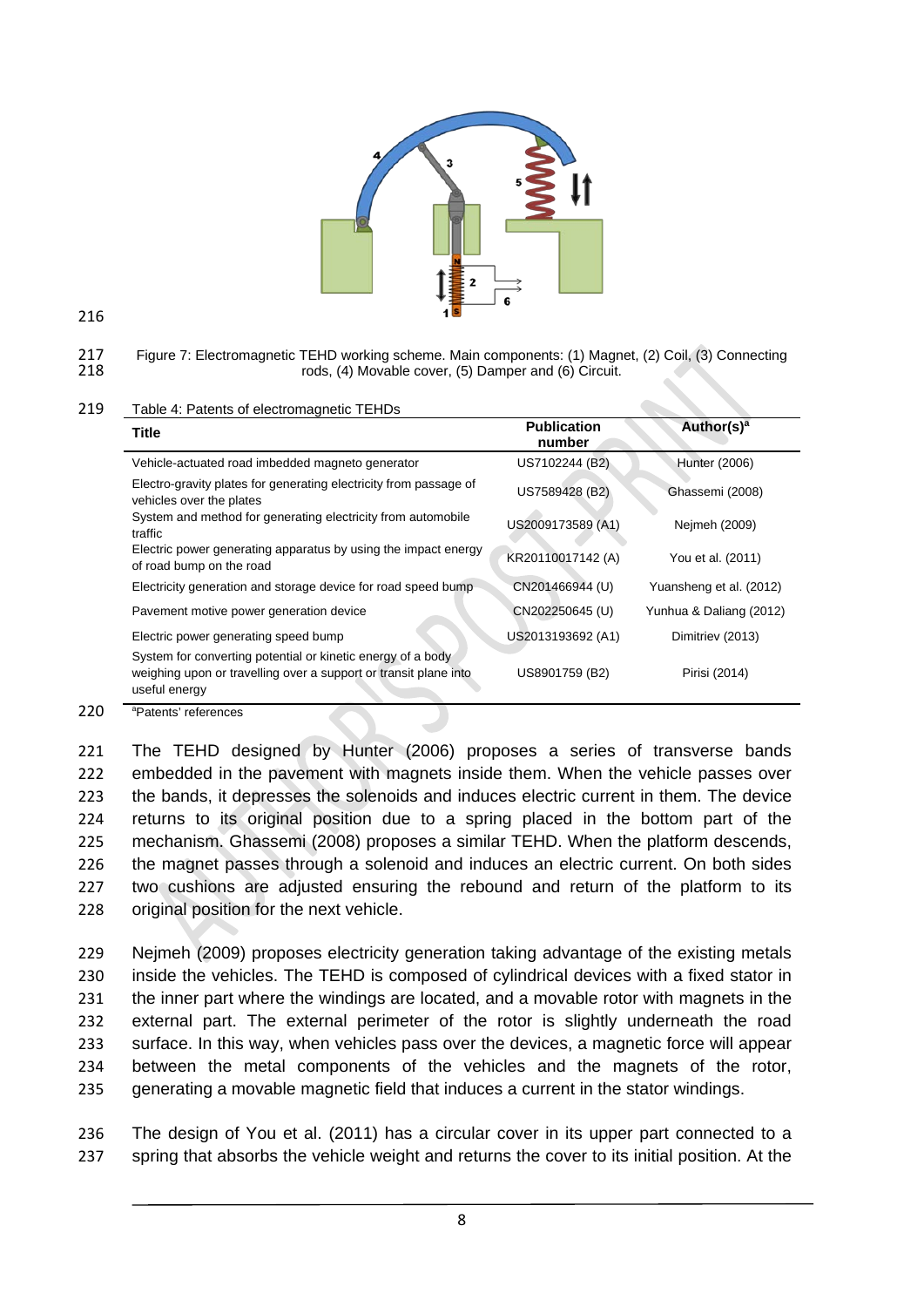same time, the cover is connected to an electromagnetic device by a connecting rod. When the cover descends a magnet moves into a coil and this generates electricity.

 Finally, Pirisi (2014) presents a system with an optimization of a tubular permanent magnet linear generator. This optimization is developed using hybrid evolutionary 242 algorithms, reaching the best overall system efficiency and minimizing the impact on 243 the environment and transportation systems.

### **2.5. PIEZOELECTRIC TEHDs**

 Piezoelectricity is a result of the microscopic properties of certain materials. The phenomenon occurs because when applying mechanical stresses, crystals acquire an electric polarization. This causes a potential difference and the appearance of opposite electrical charges on their surfaces (Khaligh et al. 2010; Cook-Chennault et al. 2008). Lead Zirconate Titanate (PZT) ceramics were discovered in 1954 and since then replaced barium titanate ceramics as the dominating material in all fields of piezoelectric applications. There are two main types of piezoelectric energy harvesting devices: piezoelectric stack transducers (Fig. 8) and piezoelectric bender transducers (Fig.9) (Nuffer & Bein 2006).



 Figure 8: Piezoelectric stack TEHD working scheme. Main components: (1) Piezoelectric plates, (2) Electrodes, (3) Platform, (4) Clamp and (5) Dampers.

#### Table 5: Patents of piezoelectric TEHDs

|     | Title                                                                                         | <b>Publication</b><br>number | Author(s) <sup>a</sup>   |
|-----|-----------------------------------------------------------------------------------------------|------------------------------|--------------------------|
|     | Electro-gravity plates for generating electricity from passage of<br>vehicles over the plates | US7589428 (B2)               | Ghassemi (2008)          |
|     | Speed bump capable of generating power                                                        | CN202039306 (U)              | Hao (2011)               |
|     | Multi-layer modular energy harvesting apparatus, system and<br>method                         | US8278800 (B2)               | Abramovich et al. (2012) |
|     | Piezo electromechanical device for recovering energy from<br>vehicle transit                  | ES2488871 (T3)               | Salvini et al. (2014)    |
| 258 | <sup>a</sup> Patents' references                                                              |                              |                          |

 The TEHD proposed by Ghassemi (2008) is made up of several rows of plates containing a piezoelectric material. Above these plates there is a platform and when it descends, an attached clamp compresses the piezoelectric device (Fig. 8), thus obtaining electrical charge. At both sides of the plates two cushions are set ensuring the rebound and return of the platform to its original position for the next vehicle.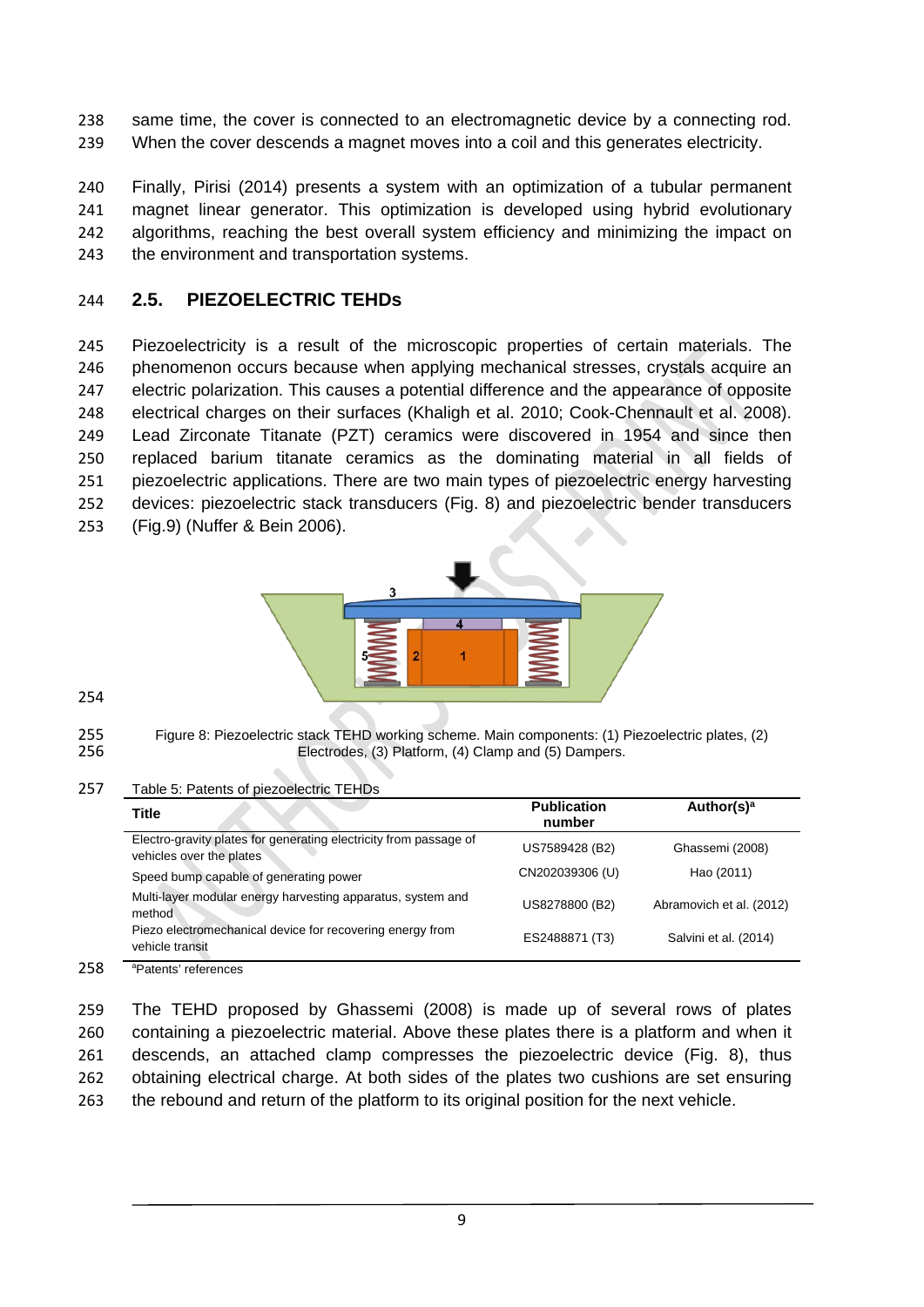

 Figure 9: Scheme of a piezoelectric bimorph cantilever beam generator: (1) PZT plates, (2) Shim layer, (3) Electrode and (4) Tip mass.

 Messineo et al. (2012) presents a TEHD using a piezoelectric bender device. The prototype consists of an external box embedded in the pavement and an internal box connected by elastic elements. This mechanical configuration allows transferring the vibration produced by the inner box descending to the piezoelectric bender transducer. 271 The flexibility of the system configuration allows modifying the oscillation frequency in order to match the optimal resonance frequency of the PZTs.

 Recently, a significant number of piezoelectric energy harvesting applications have been developed to produce electricity from vehicular, train or pedestrian traffic. For instance, the East Japan Railway Company has developed an energy-generating floor to power Tokio subway ticket gates and display systems. It is expected that this system provides 1400 Kw per day for an area of 25 square meters.

 Finally, the most known system was developed by the Israeli company Innowattech. In this patent (Abramovich et al. 2010), piezoelectric stack transducers are embedded in the asphalt along the road. The energy used in road deformation is transformed into electric energy through a direct piezoelectric effect. Innowattech (2012) developed and tested this technology and they have collaborated in a project with the Israeli National Road Company (INRC).

### **3. CRITICAL REVIEW OF EXISTING TECHNOLOGY**

 The aim of this section is to assess the different aspects to take into account when designing a TEHD and make a comparison among the technologies used in these devices.

### **3.1. POWER OUTPUT**

 The evaluation of the exact amount of energy that could be harvested with the different TEHDs is a complicated task due to the lack of technical data from patents and other existing devices. Assuming that all the TEHDs have the same energy input, it is possible to calculate an approximate value for the electric power output. For this purpose some assumptions and experimental values from other documents are used in addition to the corresponding theory. The results obtained can be used to compare the systems and optimize the selection for each different situation.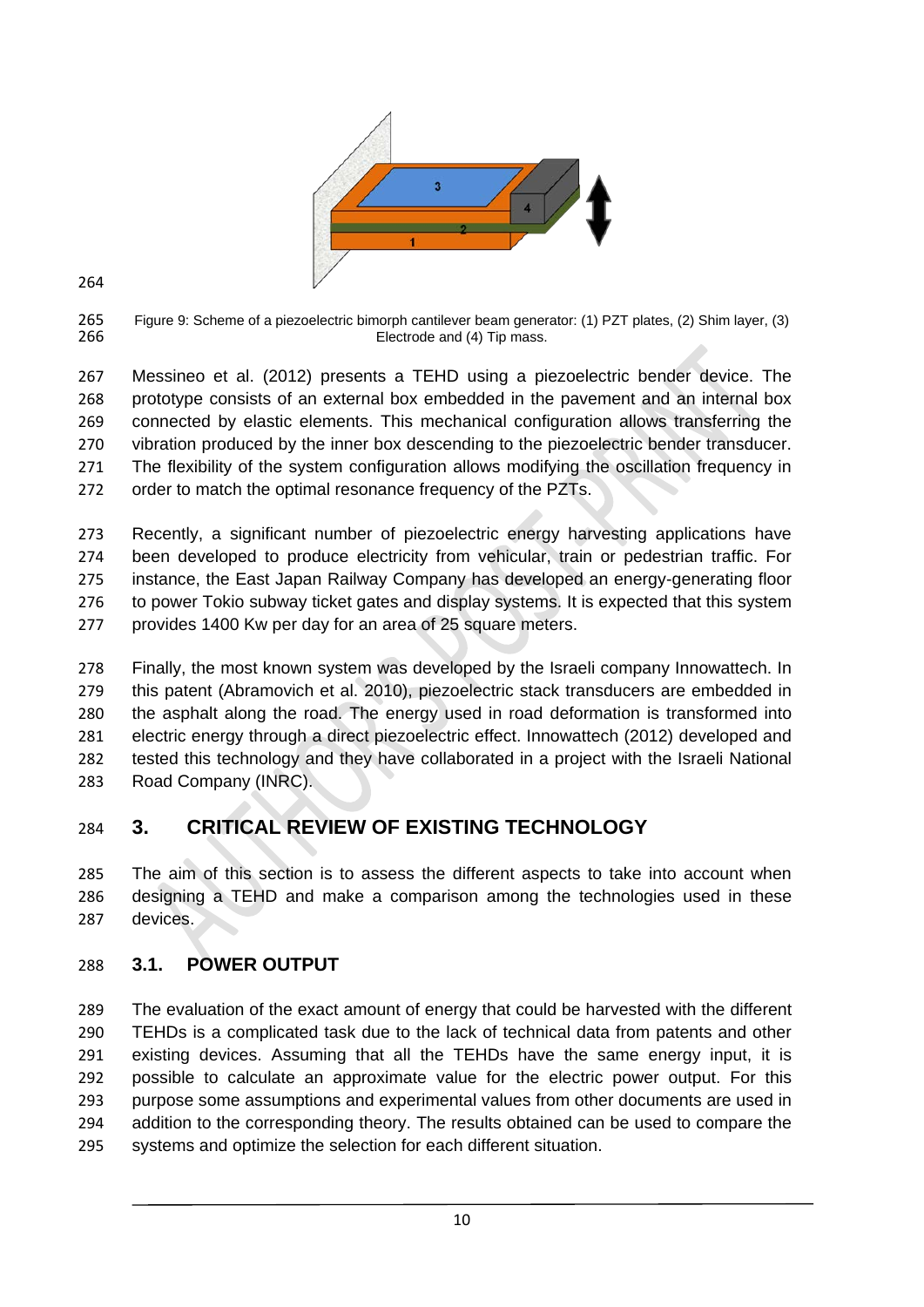Piezoelectric and electromagnetic technologies are capable of generating more power when they vibrate. Through the adequate mechanism, it is possible to generate a vibration with an optimal frequency, thereby maximizing the power obtained by these TEHDs (Roundy et al. 2003; Cannarella et al. 2011). According to this, the power output values adopted for the piezoelectric and electromagnetic TEHDs will correspond to vibrating systems. The vehicle adopted for all the cases is a standard medium-sized car with a weight of 1800 Kg and the SCS has a height of 8 centimeters.

 According to Phalke (2011), for a piezoelectric device of the ceramic PZT 5H type and a vibration frequency of 148.904 Hz, the power obtained is 87.06 μW.

 This power is for only one piezoelectric device, but due to its reduced dimensions and depending on the measurements of the SCS, it would be possible to place between 250 and 350 devices. See Table 6.

 Zuo et al. (2010) carried out tests with an electromagnetic device similar to what could be placed in a SCS. This system comprises only one coil and supplies average voltages of 10 V and 2 W with a frequency of 10 Hz. Similarly to the piezoelectric case, taking into account the dimensions, it would be possible to place between 10 and 20 devices (Table 6).

 A hydraulic TEHD with suitable dimensions to be placed in a SCS is described by Arizti (2010). This device with a cylinder of 55 mm diameter, output holes of 10 mm diameter and an internal pressure of 350 bars, supplies an average power of around 800 W. A pressure of 350 bars is far higher than what a vehicle could generate in passing over a SCS. Taking the same cylinder and for a vehicle weight of 1800 Kg, the pressure inside the cylinder is:

(1) *P = 1800 Kg \* 10 m/s2 / 0.002375 m2 ≈ 7600000 Pa* 

 This pressure is nearly a fifth of Aritzi´s value (Arizti 2010). It is assumed that the pressure in the cylinder has a direct relationship with the output power (Table 6).

 A pneumatic TEHD is not contemplated because its operation is analogous to the hydraulic one but less efficient due to loss in the compression of the gas. Furthermore, a compressor that consumes energy is necessary.

 In the mechanical TEHD built by Saneifard et al. (2009), the performance of the device is well described. The shaft of the generator rotates at 3537 revolutions per minute, generates 12 A of current and a voltage of 12 V. This supplies a power peak of 144 W per vehicle.

| <b>TEHD</b><br><b>Technology</b> | <b>Performance</b> <sup>a</sup><br>(W per vehicle) | <b>Notes</b>                                                           |
|----------------------------------|----------------------------------------------------|------------------------------------------------------------------------|
| Hydraulic                        | 160-200                                            | Calculated from the device of Arizti (2010) assuming linear behaviour. |
| Electromagnetic                  | $20 - 40$                                          | Quoted for Zuo et al. (2010) device at a vibration frequency of 10 Hz. |
| Piezoelectric                    | $22 - 30$                                          | Quoted for a ceramic PZT 5H at a vibration frequency of 150 Hz.        |

#### Table 6: Performance of the different TEHDs for the defined boundaries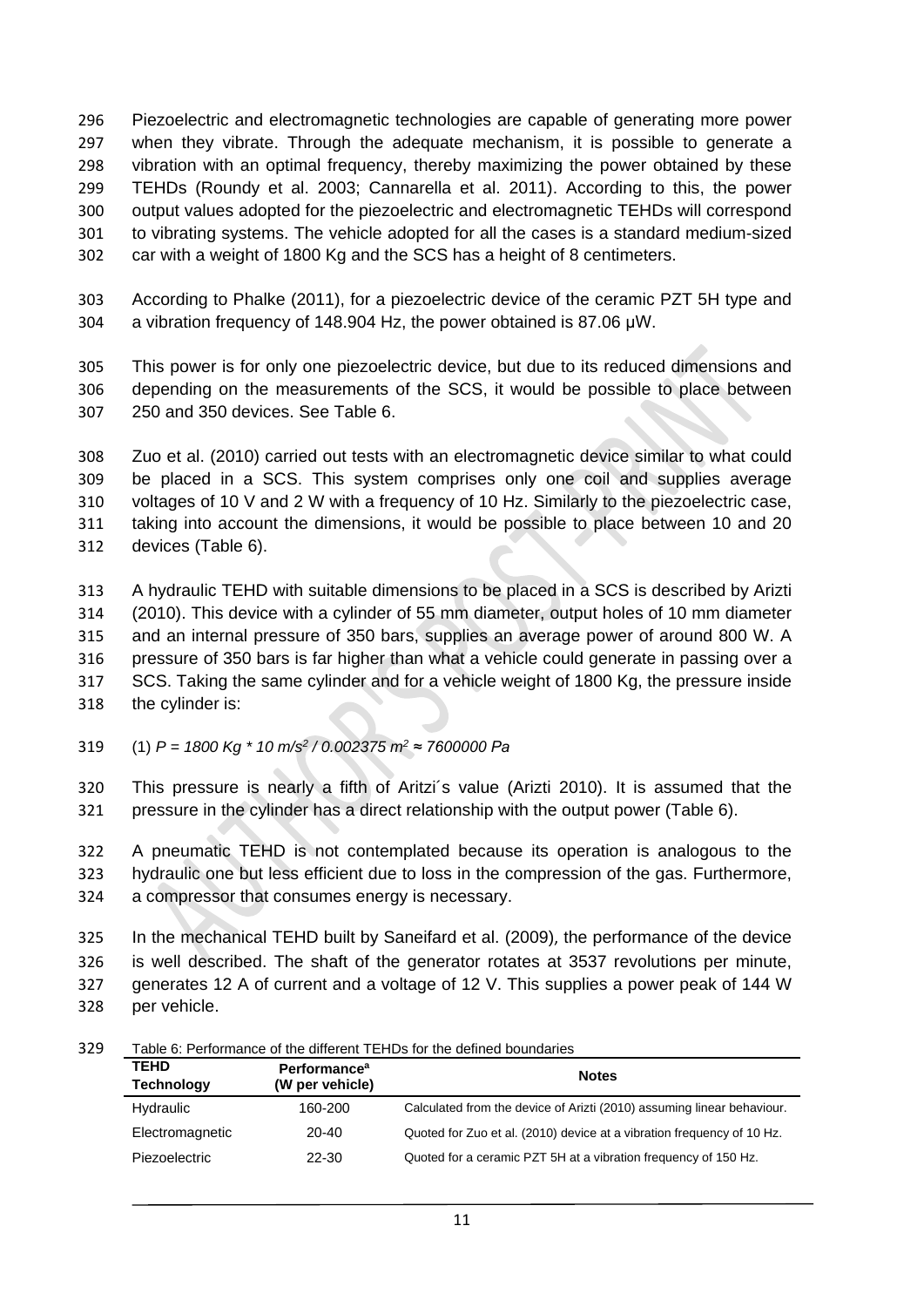- Mechanical 120-144 Demonstrated in the device of Saneifard et al. (2009)
- 330 These numbers depend heavily on the specifications of the different technologies

 Based on the available data, the defined boundaries and the corresponding theoretical formulas, it is possible to do an appraisement of how the speed bump step height, vehicle weight and speed could affect the power output of the different TEHDs. Because of its configuration and working principles a hydraulic TEHD would be more affected by a variation in the vehicle weight than other devices. In the case of piezoelectric and electromagnetic TEHDs, this depends on whether the variation in the vehicle weight affects the vibration mechanism and hence the vibration frequency. If the speed of the vertical movement does not affect the vibration frequency, the influence of the vehicle weight on the TEHD efficiency would be negligible.

 Likewise the height of the SCS is important. Its variation would enhance the performance in all cases, being more important in the hydraulic and electromagnetic TEHDs.

 The vehicles' passage at an excessive speed in no case would lead to an improvement, due to the decrease of the pressure over the device. In fact, the front wheels could take off from the road surface, resulting in an incomplete descent of the device and hence a loss of efficiency.

 Other important factors to take into account are traffic intensity and heavy vehicles' percentage. These factors would have different effects depending on the TEHD used. For instance, a high percentage of heavy vehicles would produce significantly more power for hydraulic TEHDs but could be negligible for other devices. A SCS could slow down traffic significantly in a residential area with low traffic intensity, whereas in a road with high traffic intensity the device must be easily affordable. A more affordable SCS usually implies less harvested power per vehicle, but more vehicles and vice versa. Hence, it will be very important to study all these factors in order to optimize the most suitable selection in each case. This suggests the possibility of using a mixed system capable of combining different types of technologies: taking advantage both of the potential energy and vertical movement and leading to a more efficient system. For instance, Salvini et al. (2011) proposes a TEHD with electromagnetic and piezoelectric technologies. When a vehicle passes over the device, a magnet goes through a coil and induces a current in it. At the same time, the weight of the vehicle compresses and deforms the piezoelectric material, producing electric voltage.

### **3.2. STORAGE**

 Vehicular traffic is not a continuous energy source due to its intermittence. Hence it is necessary to use a storage system to take advantage of energy obtained in moments with high traffic intensity and supply it when necessary. The main storage systems are batteries and ultra-capacitors.

 Batteries are the most commonly used devices for storing electric energy. Although in the beginning batteries had a low efficiency, in recent years there has been a breakthrough in development of Ion-Lithium and Lithium-Polymer batteries. These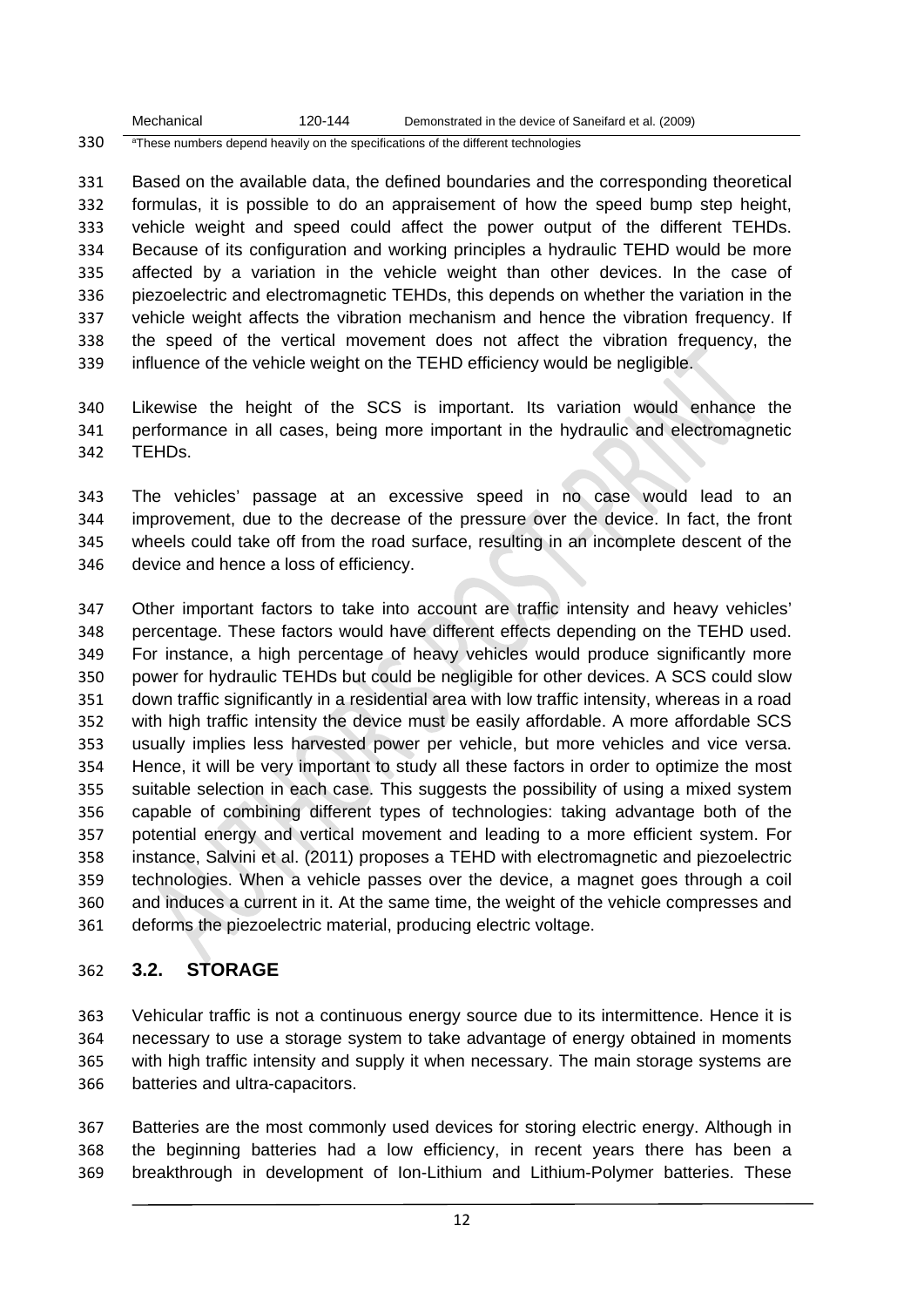batteries have a significantly better performance than any other batteries made of other materials with the only drawback of their high cost, although in recent times this is less a problem because of continuous advances in this technology (Burke & Miller 2011). The new generations of ultra-capacitors fabricated with carbon derivatives can supply more electric power than batteries, and moreover, there is no chemical reaction inside, and hence there is not deterioration with the use cycles (Guan and Liao 2008).

 Batteries have a specific energy an order of magnitude higher than ultra-capacitors, and can supply energy during a longer time period (Baisden & Emadi 2004). On the other hand, ultra-capacitors have a specific power an order of magnitude higher than batteries, and can supply higher power peaks (Nzisabira et al. 2009). As for life span, batteries lose their efficiency with about a few thousand cycles; while ultra-capacitors are able to maintain their performance for more than a million cycles (Guan & Liao 2008). Ultra capacitors charge and discharge efficiency; that is, the relationship between the energy used to charge it and the energy the device can supply, is about 85 to 98% depending on the cases, while for batteries it is between 50 and 85% in the best cases (Table 7). When the current to be supplied is constant and with few power peaks batteries have a good efficiency and life span, reducing the energy demand from the source (Baisden & Emadi 2004).

388 Table 7: Comparison between battery and ultra-capacitor capabilities <sup>a</sup> (Baisden and Emadi, 2004; Burke 389<br>389 and Miller 2011) and Miller )

| <b>Storage</b>  |                                                            | <b>Specific</b><br><b>Specific Power</b> | <b>Supplying</b> | Life Span<br>(Cycles) | Charge /<br><b>Discharge</b><br>Efficiency (%) |
|-----------------|------------------------------------------------------------|------------------------------------------|------------------|-----------------------|------------------------------------------------|
| <b>Device</b>   | (W/Kg)                                                     | Energy<br>$(W-h/Kq)$                     | Time (s)         |                       |                                                |
| Battery         | < 1000                                                     | < 150                                    | < 10000          | $10^{3}$              | 50-85                                          |
| Ultra Capacitor | < 10000                                                    | < 15                                     | <100             | $10^{6}$              | 85-98                                          |
|                 | atta a a sa shekarar a a shekarar fan a shekarar ta shekar |                                          |                  |                       |                                                |

390 <sup>a</sup> These numbers can vary for some devices

 The complementary characteristics demonstrated by batteries and ultra-capacitors suggest that they could be combined to create an integrated system. Recent research shows that a system with batteries and ultra-capacitors leads to better performance than a similar system with only one type of device. The combination of batteries and ultra-capacitors results in more compact and lighter systems, with a good relationship between power and energy. Furthermore, this combination allows the reduction of the required battery size, thus obtaining a weight and cost reduction, and a longer life span (Bubna et al. 2012; Burke & Miller 2011).

### **3.3. COST AND FEASIBILITY**

 A cost estimation of the different TEHDs has been made assuming some approximate values to obtain an order of magnitude of the actual cost. This cost varies greatly between devices depending on the materials and technology used. In this value, only the cost of the TEHD is included. The installation, cover and other components are not taken into account, being similar for all of them and not as significant as TEHD's cost, except for the size of the elements and installation that usually would be higher for larger devices.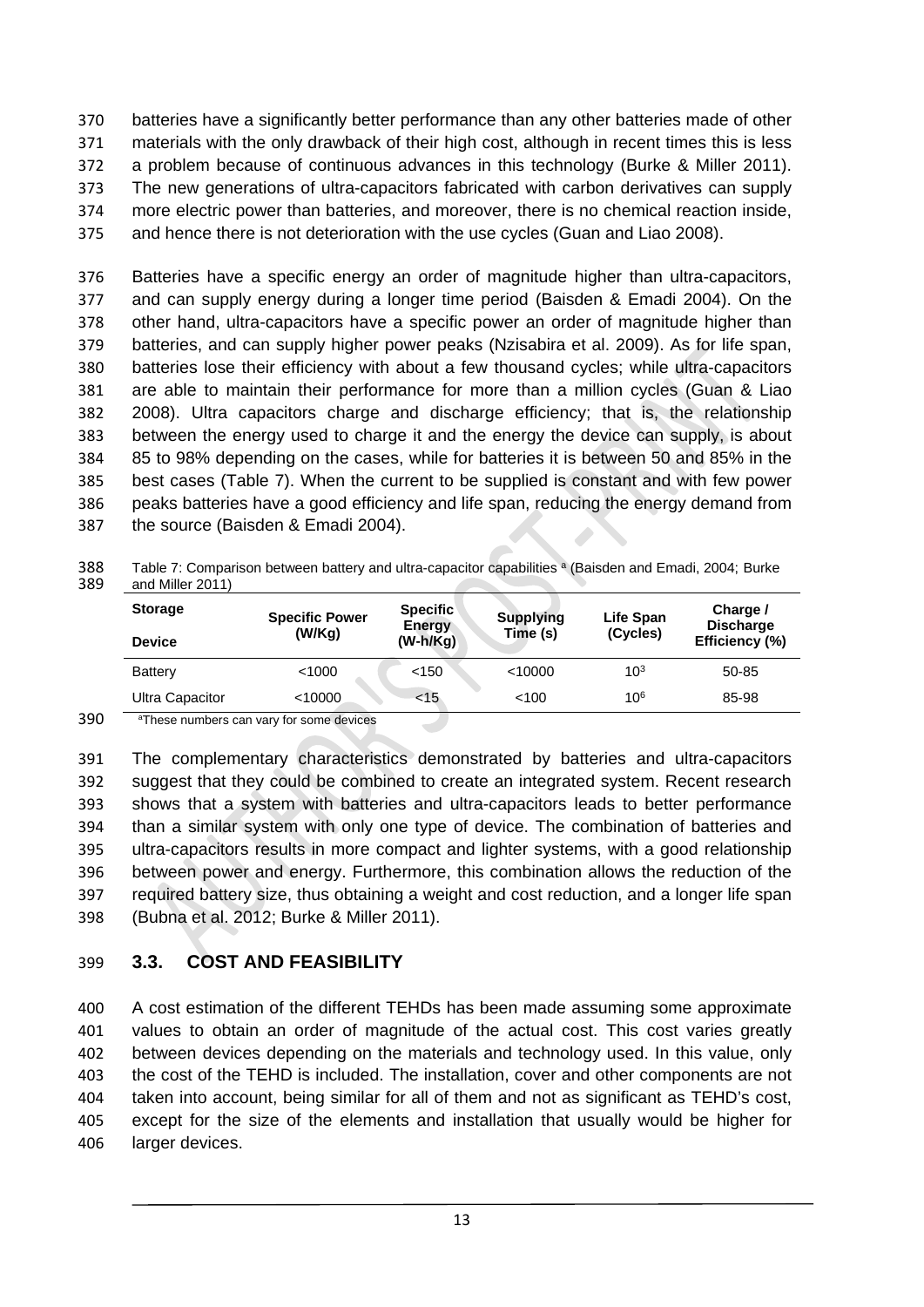407 The piezoelectric device described by Phalke (2011) costs up to 40  $\epsilon$  in the current market. The number of devices used for calculations in paragraph 4.1 is assumed (Table 8).

 An electromagnetic linear generator with the suitable characteristics could cost up to 1000 € (Table 8) (Danielsson 2003).

 A hydraulic turbine model R-125 or CJ-750W with suitable characteristics has a cost of nearly 2000 €. Also, it is necessary to add the cost of other required components such as cylinders, reservoir, accumulator and valves (Table 8) (3HC Centrales hidroeléctricas 2011).

The mechanical device built by Saneifard et al. (2009) costs up to 2000 €.

Table 8: Estimated payback period for the different TEHDs

| <b>TEHD Technology</b>             | <b>Hydraulic</b> | <b>Electromagnetic</b> | <b>Piezoelectric</b> | Mechanical |  |  |
|------------------------------------|------------------|------------------------|----------------------|------------|--|--|
| Initial Investment $a(\epsilon)$   | 10000            | 15000                  | 12000                | 2000       |  |  |
| Savings per year $\flat$ ( $\in$ ) | 3000             | 1500                   | 1800                 | 2400       |  |  |
| Payback period (years)             | 3.3              | 10                     | 6.6                  | 0.8        |  |  |
|                                    |                  |                        |                      |            |  |  |

<sup>a</sup> These numbers represent the additional value over a standard SCS and depend heavily on the specifications of the 419 different technologies. 419 different technologies.<br>420 b These numbers have

 $^{\rm b}$  These numbers have been calculated for a traffic intensity of 45000 vehicles per day and a cost of 0.06 €/KWh.

 Results from Table 6 and 8 show that hydraulic and mechanical technologies supply more average power per vehicle and also have an average lower initial investment. This is in agreement with the number of devices studied to elaborate the classification, hydraulic and mechanic TEHDs being the most numerous. Nevertheless, the latest advances in materials like piezoelectric plates have caused an enhancement of their performance and a decrease in their cost. Thus depending on other factors, the placement of other technologies may be more feasible. For instance, hydraulic and mechanical devices are significantly larger than the others and cannot be placed in areas with high traffic intensity due to the height of its step.

### **4. FUTURE PROSPECTS**

 Regarding the different TEHDs reported in the literature, further testing in working conditions is considered necessary, since most of the current devices are presented without any real conditions testing. Moreover, there are very few numerical simulations of TEHDs that allow a more comprehensive study of the design parameters.

 There are certain issues that are not covered by the existing TEHDs. Few investigations have taken into account how speed, traffic or vehicle weight affects the performance of a TEHD. A complete study of the combined influence of several design variables is considered necessary. Furthermore, a comparison of initial investment, maintenance cost, operating cost, energy savings and life span of TEHDs versus conventional speed bumps is considered necessary in order to establish the advantages and disadvantages of TEHDs.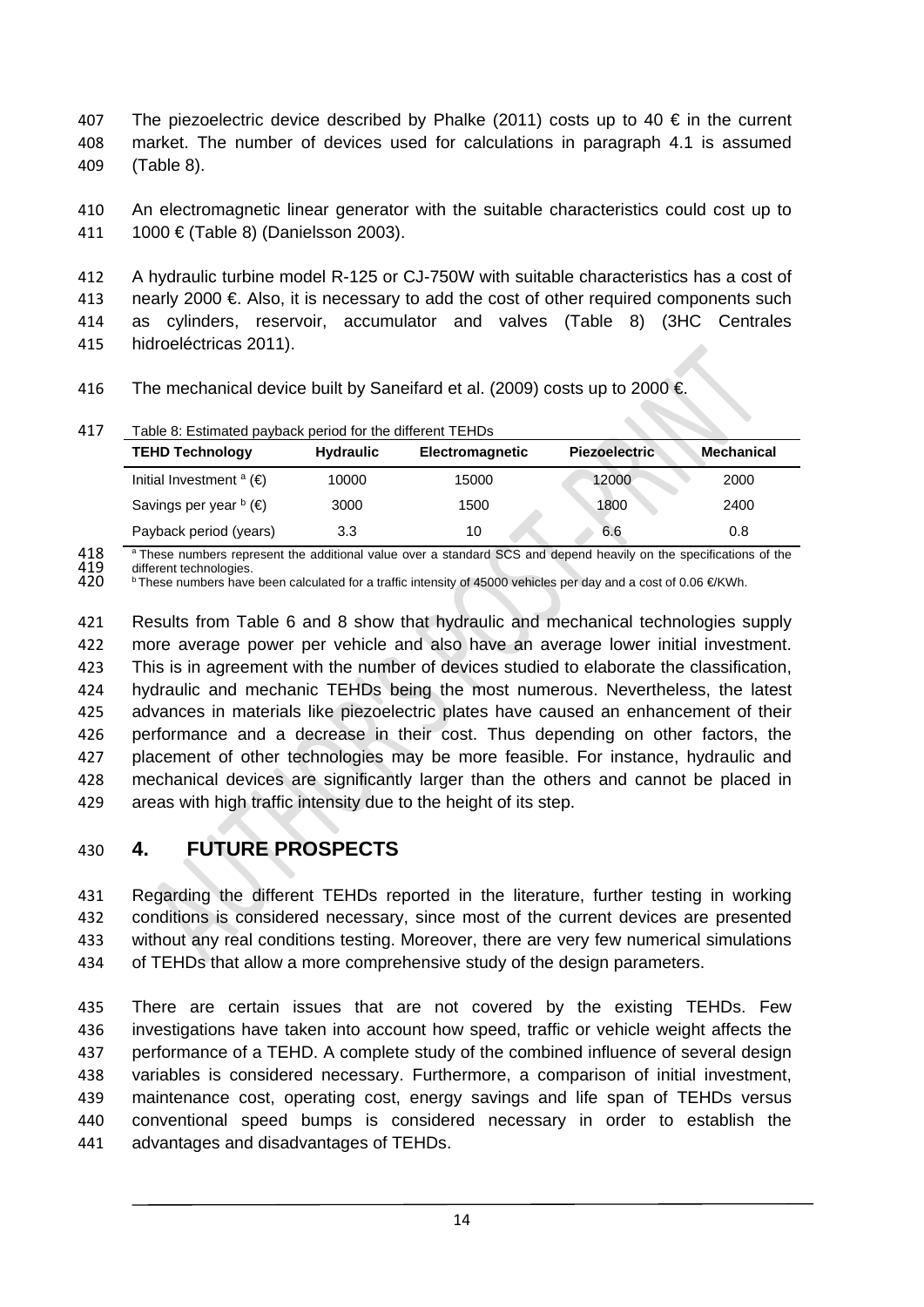Analyzing the undergoing research in this field and the amount of new devices appearing continuously, the path to follow is on the one hand, the reduction of TEHDs' dimensions in order to make them more affordable reducing installation and maintenance cost, and on the other hand, the combination of different technologies in one device with enhanced materials properties in order to maximize TEHDs' power output.

### **5. CONCLUSIONS**

 Nowadays there is a strong focus in energy harvesting research, looking for new and clean sources of energy for reducing natural resources consumption and greenhouse gas emissions. Research in energy harvesting from vehicular traffic has an enormous potential to achieve those objectives.

- As a summary of all the issues discussed in point 4 the following findings can be drawn:
- Hydraulic and mechanical TEHDs supply more average power per vehicle than piezoelectric and electromagnetic technologies.
- Whereas for a mechanic or hydraulic TEHD, the vehicle weight and step height decisively influence the power output, this is not the case for piezoelectric or electromagnetic devices, where the influence is less significant. In these, the vibration frequency of the device is the most important factor in the final power output.
- Inadequate speeds also influence the efficiency, decreasing the pressure over the TEHD and thus the power output.
- Traffic intensity and percentage of heavy vehicles are other important factors to take into account.
- Mechanical technology has a lower initial investment. Nevertheless, these devices are significantly larger than the others and for this reason cannot be placed in areas with high traffic intensity due to the height of its step. However, a TEHD with a larger initial investment and less power production per vehicle placed in a high traffic intensity area can produce more total power per day, and thus more energy savings and shorter payback periods.
- All this suggests the possibility of using a mixed TEHD capable of combining different technologies resulting in a more efficient system.
- The intermittence of vehicular traffic as an energy source necessitates a storage device. New batteries and ultra-capacitors have excellent storage performances and their combination leads to more compact, lighter systems, with a good relationship between power and energy. Furthermore this combination enables the reduction of the required battery size, thus obtaining a weight and cost reduction, and a longer life span.

 Further investigation is needed to analyze the combined influence of design variables, testing in real conditions and a comparison of initial investment, maintenance cost, operating cost, energy savings and life span of TEHDs versus conventional speed bumps.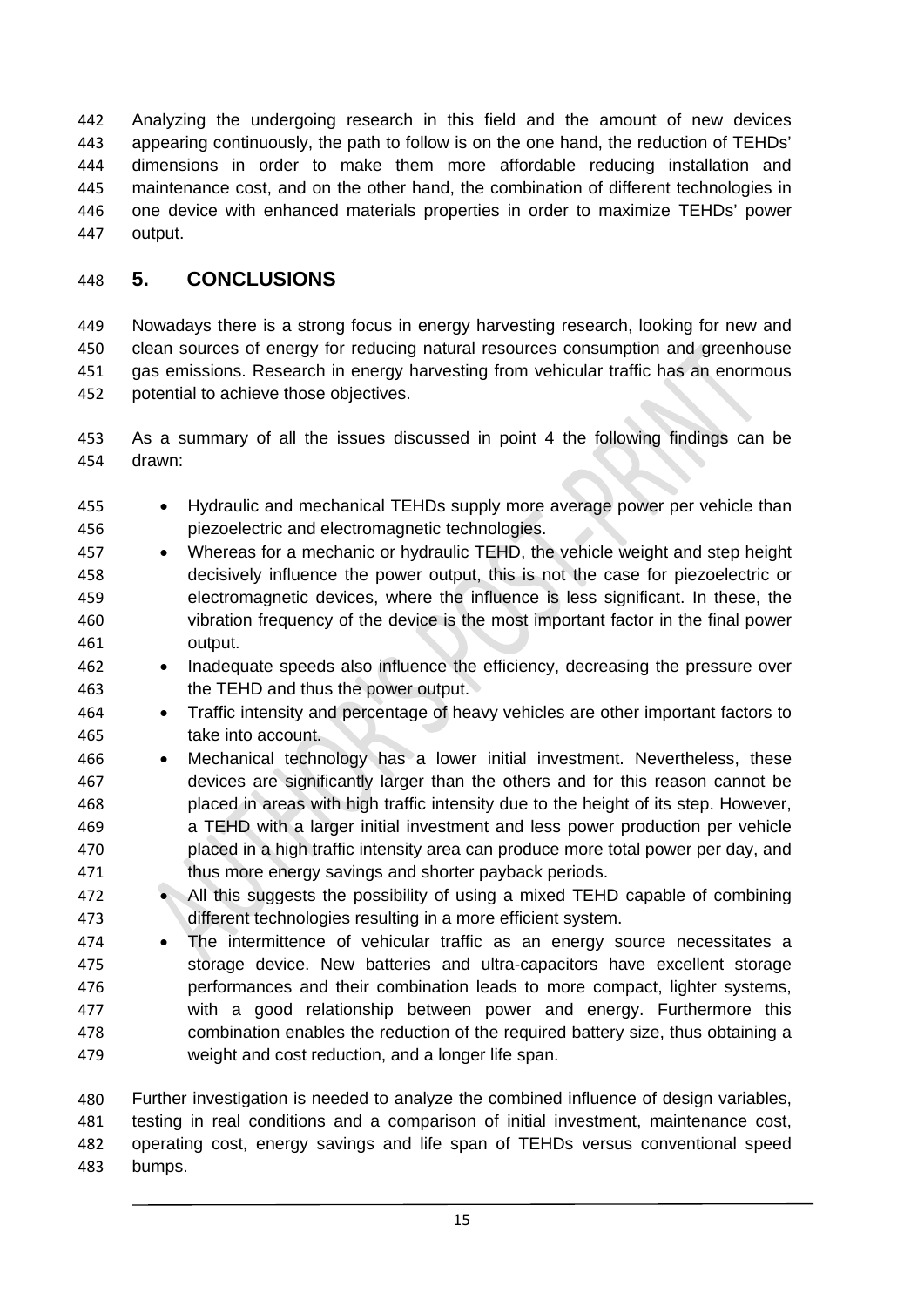#### **REFERENCES**

- 485 3HC Centrales hidroeléctricas. Productos y precios. in CityWeb [database online]. 2011 [cited 486 [database online]. 2011 [cited 486 [database online]. 2011 [cited February 20 2012]. Available from [http://www.turbinas3hc.com/turbinas.html.](http://www.turbinas3hc.com/turbinas.html)
- Abramovich, H., C. Milgrom, E. Harash, L. E. Azulay, and U. Amit. 2010. *Multi-layer modular energy harvesting apparatus, system and method.* USA filed 2010.
- 489 Adair, Sarah. 2007. *Hydraulic roadbed electricity generating apparatus and method.* Patent 490 **WOO7013998.** filed 2007. WO07013998, filed 2007.
- Alperon, Moshe. 2004. *Energy generation system.* Patent US20040042852, filed 2004.
- 492 Ansari Ardeh, H., M. Shariatpanahi, and M. Nikkhah Bahrami. 2008. Multiobjective shape<br>493 optimization of speed humps. Structural and Multidisciplinary Optimization 37 (2): 2 optimization of speed humps. *Structural and Multidisciplinary Optimization* 37 (2): 203-<br>14
- Arizti, Marcos. 2010. Harvesting energy from vehicle suspension. Tampere University of Technology.
- Bahar, Geni. 2007. Guidelines for the design and application of speed humps. *Institute of Transportation Engineers Journal* (August): 1-71.
- 499 Baisden, A. C., and A. Emadi. 2004. ADVISOR-based model of a battery and an ultra-<br>500 capacitor energy source for hybrid electric vehicles. IEEE Transactions on Vehicul capacitor energy source for hybrid electric vehicles. *IEEE Transactions on Vehicular Technology* 53 (1): 199-205.
- 502 Başlamişli, S. C., and Y. S. Ünlüsoy. 2009. Optimization of speed control hump profiles.<br>503 *Journal of Transportation Engineering* 135 (5): 260-9. *Journal of Transportation Engineering* 135 (5): 260-9.
- 504 Bubna, Piyush, Suresh G. Advani, and Ajay K. Prasad. 2012. Integration of batteries with<br>505 ultracapacitors for a fuel cell hybrid transit bus. Journal of Power Sources 199 (0) (2) ultracapacitors for a fuel cell hybrid transit bus. *Journal of Power Sources* 199 (0) (2/1): 360-6.
- 507 Burke, A., and M. Miller. 2011. The power capability of ultracapacitors and lithium batteries<br>508 for electric and hybrid vehicle applications. Journal of Power Sources 196 (1): 514-22. for electric and hybrid vehicle applications. *Journal of Power Sources* 196 (1): 514-22.
- Callegari, Lorenzo. 2009. *Vehicular hump for electric energy production.* Patent WO2009037559, filed 2009.
- 511 Cannarella, J., J. Selvaggi, S. Salon, J. Tichy, and D. -A Borca-Tasciuc. 2011. Coupling factor<br>512 between the magnetic and mechanical energy domains in electromagnetic power 512 between the magnetic and mechanical energy domains in electromagnetic power<br>513 baryesting applications. IFFF Transactions on Magnetics 47 (8): 2076-80. harvesting applications. *IEEE Transactions on Magnetics* 47 (8): 2076-80.
- Chen, Ron. 2010. *Vehicular movement electricity converter embedded within a road hump.*  Patent EP2074326, filed 2010.
- Cho, Soo., Uk Joo, Sung., Jeung Hwan, Park., Sang Hoon, Lim. 2012. *Speed bump capable of electricity generation*. Patent KR101256817 (B1), filed 2012.
- Clement, J. P. 1983. Speed humps and the thousand oaks experience. *Institute of Transportation Engineers Journal* 53 (January): 35-9.
- 520 Cook-Chennault, Kimberly Ann, Nithya Thambi, Mary Anne Bitetto, and E. B. Hameyie. 2008.<br>521 Piezoelectric energy harvesting: A green and clean alternative for sustained power 521 Piezoelectric energy harvesting: A green and clean alternative for sustained power<br>522 production. Bulletin of Science. Technology & Society 28 (6): 496-509. production. *Bulletin of Science, Technology & Society* 28 (6): 496-509.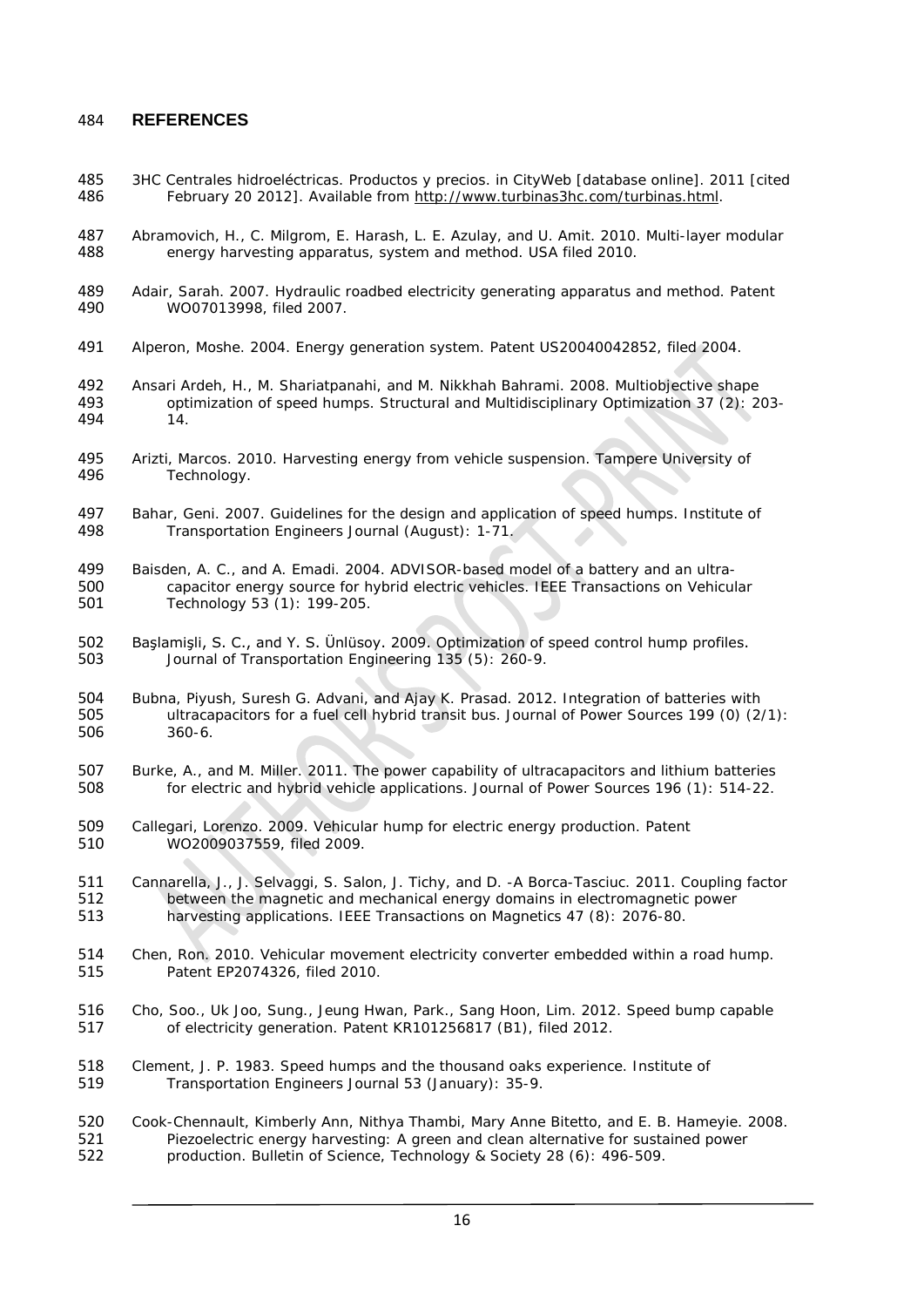- 523 Croser, P., and F. Ebel. 2000. Air generation and distribution in Pneumatic basics, ed. B.<br>524 Huber. 130-134. Denkendorf: Festo Didactic Gmbh & Co. Huber, 130-134. Denkendorf: Festo Didactic Gmbh & Co.
- 525 Danielsson, Oskar. 2003. Design of a linear generator for wave energy plant. Engineering<br>526 Physics Programme. Uppsala University School of Engineering. Physics Programme. Uppsala University School of Engineering.
- 527 Dimitriev, Victor. 2013. *Electric power generating speed bump*. Patent US2013193692 (A1), filed 2013.
- 529 Dunn, John Martin. 2010. *Driving an electricity generator using the kinetic, gravitational or*  530 *air pressure forces present in the flow of vehicular or pedestrian traffic or sea waves.* Patent GB2461860 (A), filed 2010.
- 532 Esteban, G., B. Güemez, and A. Peña. 2006. *Mecánica de fluidos. Segundo volumen*. 533 Departamento de Ingeniería Nuclear y Mecánica de Fluidos ed. Bilbao, Spain: Escuela<br>534 Técnica Superior de Ingenieros de Bilbao. Técnica Superior de Ingenieros de Bilbao.
- 535 Ewing, R. 1999. Traffic calming state of practice. *Institute of Transportation Engineers*  536 *Journal* (August): 244.
- 537 Follman, A. 2000. *Road speed limiting device.* Patent US6010277, filed 2000.
- 538 Galich, Thomas P. 2001. *Electrical energy producing platform and method of use.* Patent 539 US6172426, filed 2001. 539 US6172426, filed 2001.
- 540 Ghassemi, Faramarz Frank. 2008. *Electro gravity plates for generating electricity from*  541 *passage of vehicles over the plates* Patent WO08127823, filed 2008.
- 542 Guan, M. J., and W. H. Liao. 2008. Characteristics of energy storage devices in piezoelectric<br>543 energy harvesting systems. Journal of Intelligent Material Systems and Structures 19 543 energy harvesting systems. *Journal of Intelligent Material Systems and Structures* 19  $(6): 671-80.$
- 545 Guogin, Yu., Jun, Liu., Bao, Hailong., Liu, Junbiao., Duan, Zhongxia., Huo, Rongling. 2012.<br>546 *Hydraulic electromagnetic generation device for collecting idle kinetic energy of* 546 *Hydraulic electromagnetic generation device for collecting idle kinetic energy of*  547 *vehicles*. Patent CN102536691 (B), filed 2012.
- 548 Hao, Jin. 2014. *Speed bump capable of generating power*. Patent CN202039306 (U), filed  $2014$
- 550 Harb, A. 2011. Energy harvesting: State-of-the-art. *Renewable Energy* 36 (10): 2641-54.
- 551 Hendrickson, Brian S. 2010. *Adaptive vehicle energy harvesting* Patent WO10063012, filed 2010.
- 553 Highway Energy Systems. Electro kinetic road ramp. In Sharpe Web Design [database<br>554 onlinel, 2011 Icited December 20 2011]. Available 554 online]. 2011 [cited December 20 2011]. Available<br>555 from http://www.hughesresearch.co.uk/. from [http://www.hughesresearch.co.uk/.](http://www.hughesresearch.co.uk/)
- 556 Horianopoulos, Dimitrios, and Stefanos Horianopoulos. 2008. *Traffic-actuated electrical*  557 *generator apparatus* Patent EP1945948, filed 2008.
- 558 Hunter, John P. 2006. *Vehicle actuated road imbedded magneto generator.* Patent 559 US7102244, filed 2006.
- 560 Hwangbo, Sun. 2010. *Road way new energy*. Patent KR20100052583 (A), filed 2010.
- 561 Innowattech Ltd. Innowattech piezo electric generator (IPEG). in e-way [database online].<br>562 2012 [cited March 29 2012]. Available from http://www.innowattech.co.il/. 562 2012 [cited March 29 2012]. Available from [http://www.innowattech.co.il/.](http://www.innowattech.co.il/)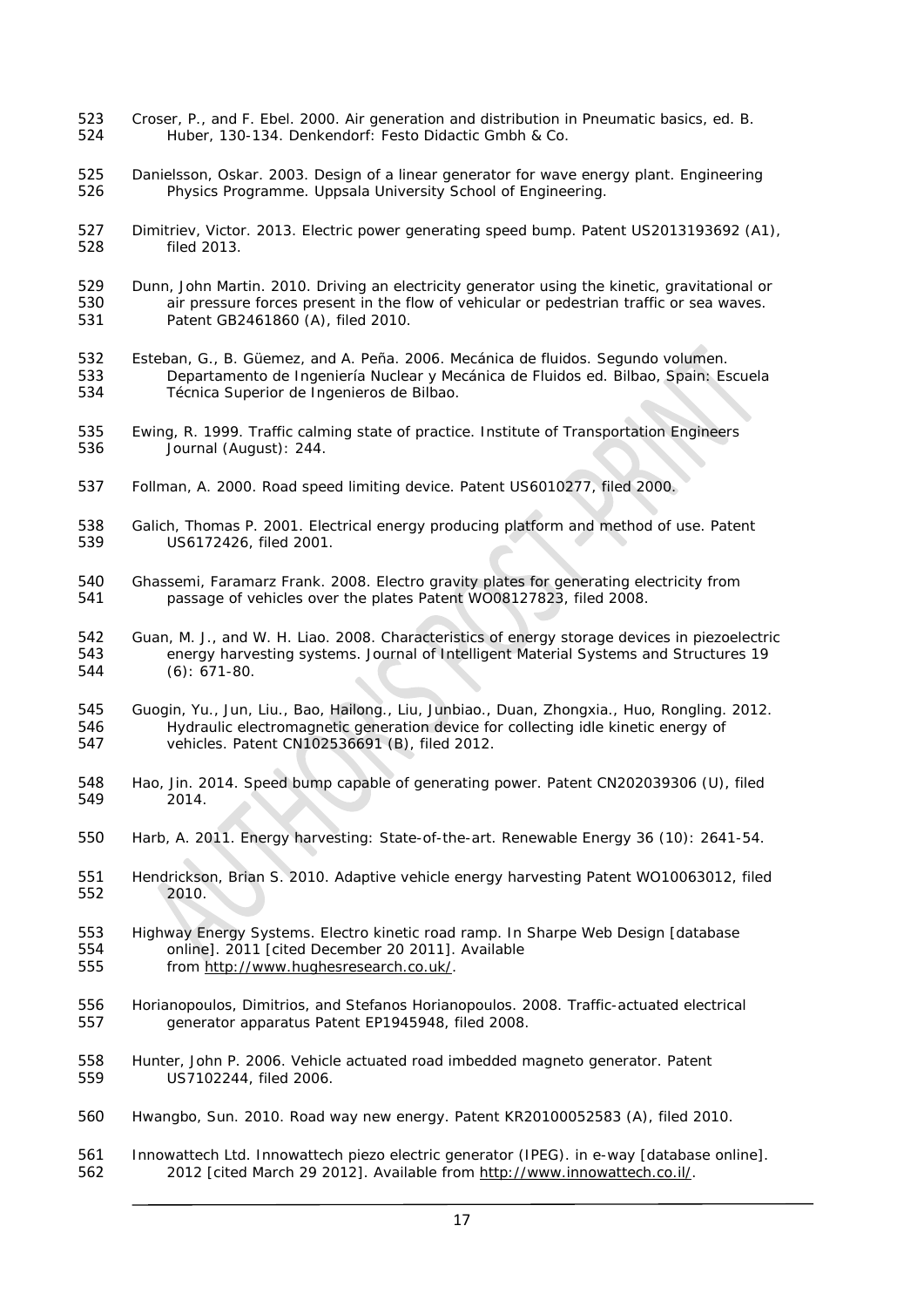- 563 ITE. 1997. Traffic engineering council speed humps task force. Guidelines for the design and 564 application for speed humps. *Institute of Transportation Engineers*. application for speed humps. *Institute of Transportation Engineers*.
- Kenney, Terry Douglas. 2009. *System and method for electrical power generation utilizing vehicle traffic on roadways.* Patent US7530761, filed 2009.
- 567 Khaligh, A., P. Zeng, and C. Zheng. 2010. Kinetic energy harvesting using piezoelectric and<br>568 electromagnetic technologies: state of the art. IEEE Transactions on Industrial 568 electromagnetic technologies: state of the art. *IEEE Transactions on Industrial* 569 Electronics 57 (3): 850-60. *Electronics* 57 (3): 850-60.
- 570 Khorshid, E., F. Alkalby, and H. Kamal. 2007. Measurement of whole-body vibration<br>571 exposure from speed control bumps *lournal of Sound and Vibration* 304 (3-5): exposure from speed control humps. *Journal of Sound and Vibration* 304 (3-5): 640-59.
- Kim Jae, Heung, 2012. *Electric generator using speed bump*. Patent KR101258233 (B1), filed 2012.
- 574 Kim Jang, Mok., Hyun Keun, Ku., Dong Youn, Kim., Jae Heung, Kim., Jun Ho, Lee. 2013.<br>575 Apparatus for generating electric power using hydraulic including speed bump. Pater *Apparatus for generating electric power using hydraulic including speed bump*. Patent KR101236343 (B1), filed 2013.
- Kim Weon, Ho. 2011. *Generator by rack and pinion gear*. Patent KR20110079798 (A), filled 2011.
- 579 KinergyPower. KinerBumps. in Hudson Fusion [database online]. 2012 [cited January 18<br>580 2012]. Available from http://www.kinergypower.com/index.shtml. 2012]. Available from [http://www.kinergypower.com/index.shtml.](http://www.kinergypower.com/index.shtml)
- King Nag, Jin. 2013. *Self-generator of speed hump*. Patent KR101345562 (B1), filed 2013.
- Krupp, Walter H. 1978. *Apparatus for compressing gas in response to vehicular traffic.*  .<br>Patent US4081224, filed 1978.
- Kun, Jiang., Cai, Xiaojing., Zhang, Kewen., Zhang, Shuibo. 2008. *Road deceleration strip generation set*. Patent CN101285455 (B), filed 2008.
- Kunyi, Tang. 2010. Highway speed bump energy power generating device. Patent CN201448203 (U), filed 2010.
- Le Van, Wayne P. 1982. *Method and apparatus utilizing the weight of moving traffic to produce useful work.* Patent US4339920, filed 1982.
- Ma, Tianfu., Yan, Yizhi. 2014. *Vertically movable electricity generating device for road speed bump*. Patent CN203584698 (U), filed 2014.
- 592 McGee, Terrill A. 1986. *Vehicle actuated, roadway electrical generator*. Patent US4614875,<br>593 filed 1986. filed 1986.
- Messineo, A., A. Alaimo, M. Denaro, and D. Ticali. 2012. Piezoelectric bender transducers for energy harvesting applications. Paper presented at Energy Procedia.
- Ministerio de Fomento*. Instrucción Técnica Para La Instalación De Reductores De Velocidad y Bandas Transversales De Alerta En Carreteras De La Red De Carreteras Del Estado,*   $(2008).$
- 599 Mitcheson, P. D., E. M. Yeatman, G. K. Rao, A. S. Holmes, and T. C. Green. 2008. Energy<br>600 harvesting from human and machine motion for wireless electronic devices *Proceedi*  harvesting from human and machine motion for wireless electronic devices. *Proceedings*  of the IEEE 96 (9): 1457-86.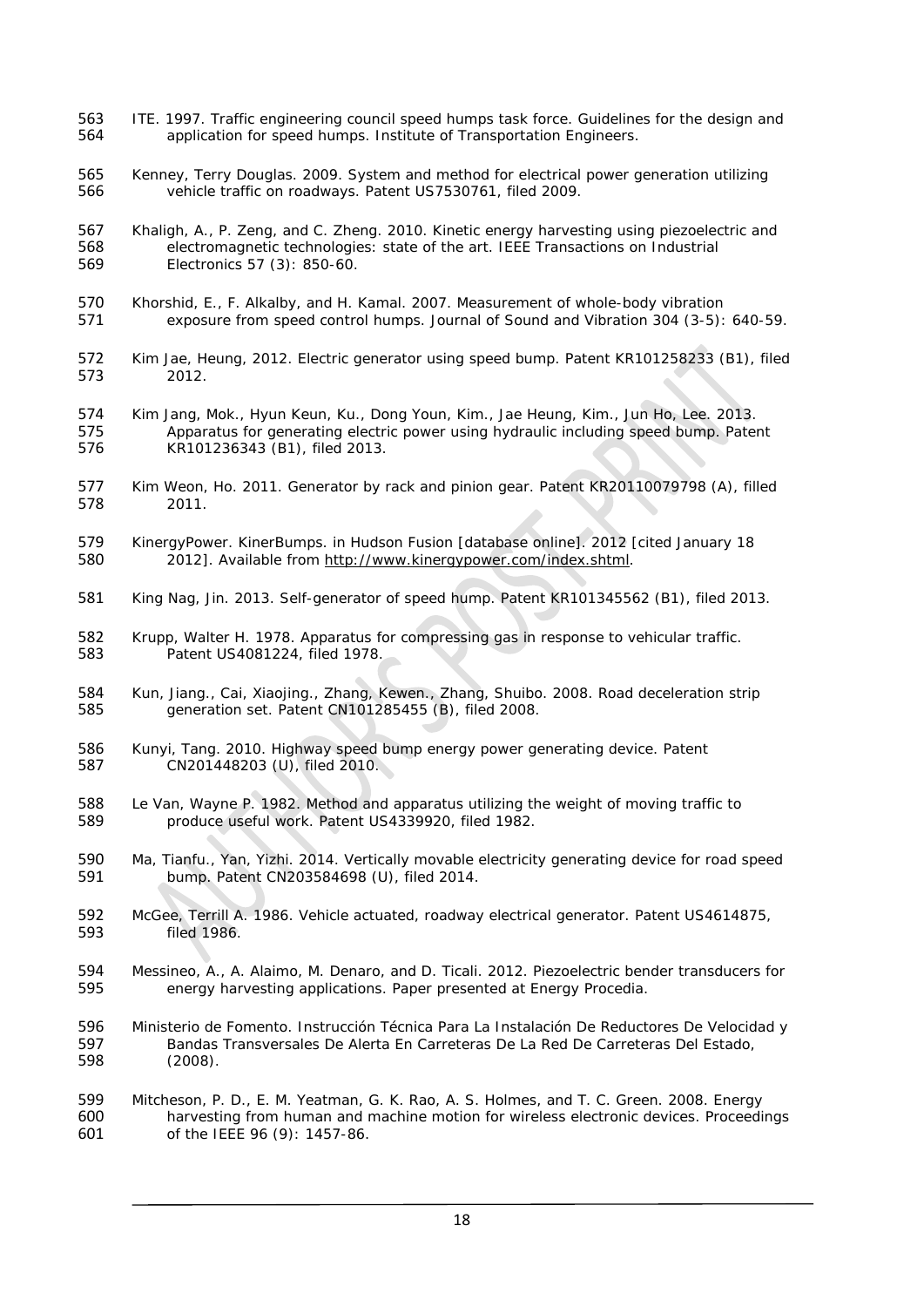- 602 Moreno, A., García, A., and Romero, M. 2011. *Speed table evaluation and speed modeling for*  603 *low-volume crosstown roads.*
- 604 Nejmeh, Mark J. 2009. *System and method for generating electricity from automobile traffic*  605 Patent WO09089336, filed 2009.
- 606 Nuffer, J., and T. Bein. 2006. Applications of piezoelectric materials in transportation<br>607 industry. Paper presented at Proc. of the Global Symposium on Innovative Solut 607 industry. Paper presented at Proc. of the Global Symposium on Innovative Solutions for<br>608 the Advancement of the Transport Industry (TRANSFAC). the Advancement of the Transport Industry (TRANSFAC).
- 609 Nzisabira, J., Y. Louvigny, and P. Duysinx. 2009. Comparison of ultra capacitors, hydraulic 610 accumulators and batteries technologies to optimize hybrid vehicle ecoefficiency. Paper 611 presented at POWERENG 2009 - 2nd International Conference on Power Engineering,<br>612 Fnergy and Flectrical Drives Proceedings. Energy and Electrical Drives Proceedings.
- 613 Park, Jeung. 2012. *Self-energy generating road speed bump that distinguishes is practicable*  614 *night*. Patent KR20120004062 (U), filed 2012.
- 615 Phalke, Rohit. 2011. Comparison of mechanical and piezoelectric power extraction from a<br>616 speed bump device. San Diego State University. speed bump device. San Diego State University.
- 617 Pirisi, Andrea. 2014. *System for converting potential or kinetic energy of a body weighing*  618 *upon or travelling over a support or transit plane into useful energy.* Patent US8901759<br>619 (B2), filled 2014.  $(B2)$ , filled 2014.
- 620 Ren, HongJuan., Xu, Biao., Zhang, Ruoping., Du, Guanfeng. 2013. *Water-power flexible*  speed bump. Patent CN203229881 (U), filed 2013.
- 622 Roche, Dwain F., and Stanley E. Banks. 1980. *Traffic-operated air-powered generating*  623 *system.* Patent US4212598, filed 1980.
- 624 Roundy, S., P. K. Wright, and J. Rabaey. 2003. A study of low level vibrations as a power<br>625 source for wireless sensor nodes. Computer Communications 26 (11): 1131-44. 625 source for wireless sensor nodes. *Computer Communications* 26 (11): 1131-44.
- 626 Salvini, Alessandro, Francesco Riganti Fulginei, and Daniele Altomonte. 2011. *Piezo*  627 *electromechanical device for recovering energy from vehicle transit.* Patent 628 WO2011141812, filed 2011.
- 629 Saneifard, R., R. Dana, and A. Sianati. 2009. Design and implementation of an<br>630 electromechanical system utilizing speed bumps to generate electric power 630 electromechanical system utilizing speed bumps to generate electric power. *Journal of*  631 *Engineering Technology* 26 (2): 16-23.
- 632 Smith, Roland L. 1979. *Water vehicle-actuated air compressor and system therefor.* Patent 633 US4160624, filed 1979. US4160624, filed 1979.
- 634 Wang, Zhihua., Wang, Li., Wang, Bowen. 2014. *Vibration generating set and road speed*  635 *bump with same*. Patent CN103696918 (A), filed 2014.
- 636 Weber, P. A., and J. P. Braaksma. 2000. Towards a north American geometric design<br>637 standard for speed humps. *ITE Journal (Institute of Transportation Engineers)* 70 637 standard for speed humps. *ITE Journal (Institute of Transportation Engineers)* 70 (1):  $30 - 4$
- 639 Xuchen, Gao. 2012. *Power generation device of speed reducing plate for vehicle*. Patent CN102588234 (A), filed 2012.
- 641 You, Young Jun, Ki Tae Park, and Su Tae Kang. 2011. *Electric power generating apparatus by*  using the impact energy of road bump on the road. Patent KR20110017142, filed 2011.